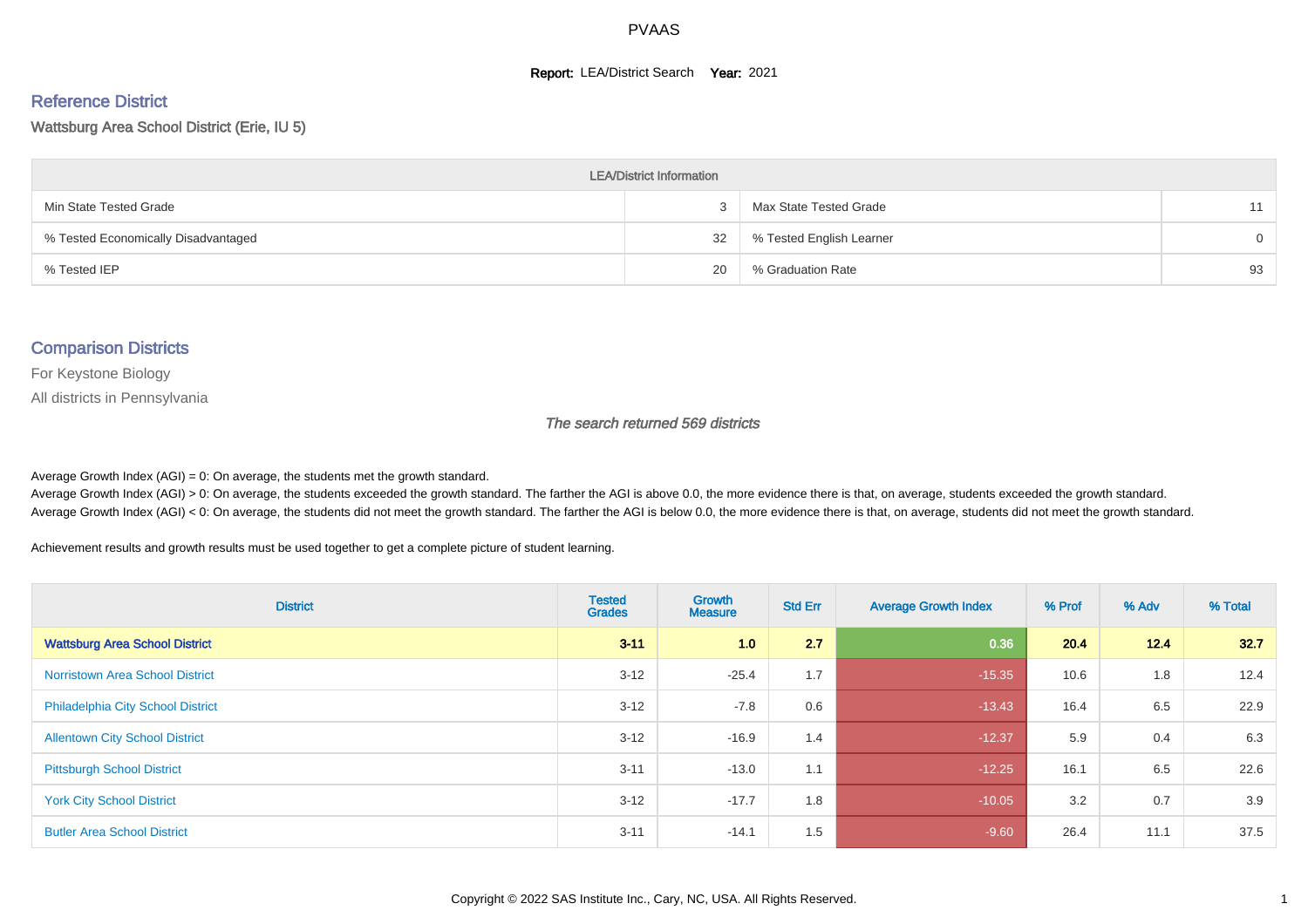| <b>District</b>                                    | <b>Tested</b><br><b>Grades</b> | <b>Growth</b><br><b>Measure</b> | <b>Std Err</b> | <b>Average Growth Index</b> | % Prof | % Adv   | % Total |
|----------------------------------------------------|--------------------------------|---------------------------------|----------------|-----------------------------|--------|---------|---------|
| <b>Wattsburg Area School District</b>              | $3 - 11$                       | 1.0                             | 2.7            | 0.36                        | 20.4   | 12.4    | 32.7    |
| <b>Muhlenberg School District</b>                  | $3 - 10$                       | $-17.8$                         | 1.9            | $-9.34$                     | 12.4   | 4.6     | 17.0    |
| <b>North Hills School District</b>                 | $3 - 11$                       | $-15.8$                         | 1.8            | $-8.84$                     | 26.4   | 19.8    | 46.2    |
| <b>Cheltenham School District</b>                  | $3 - 11$                       | $-17.6$                         | 2.0            | $-8.74$                     | 24.4   | 8.3     | 32.6    |
| <b>Williamsport Area School District</b>           | $3 - 11$                       | $-11.7$                         | 1.4            | $-8.29$                     | 18.2   | 10.5    | 28.7    |
| <b>West Side CTC</b>                               | $9 - 10$                       | $-32.0$                         | 3.9            | $-8.16$                     | 5.9    | 0.0     | 5.9     |
| Ambridge Area School District                      | $3 - 12$                       | $-19.4$                         | 2.5            | $-7.64$                     | 23.2   | 5.6     | 28.9    |
| <b>Lancaster School District</b>                   | $3 - 12$                       | $-10.0$                         | 1.4            | $-7.22$                     | 9.0    | 3.9     | 12.8    |
| <b>Greater Latrobe School District</b>             | $3 - 11$                       | $-14.1$                         | 2.0            | $-7.14$                     | 41.0   | 12.6    | 53.6    |
| <b>York Co School Of Technology</b>                | $9 - 12$                       | $-10.9$                         | 1.6            | $-6.79$                     | 22.6   | 4.0     | 26.6    |
| <b>Hempfield Area School District</b>              | $3 - 12$                       | $-10.2$                         | 1.6            | $-6.37$                     | 28.1   | 19.2    | 47.3    |
| <b>Kennett Consolidated School District</b>        | $3 - 11$                       | $-10.4$                         | 1.7            | $-6.27$                     | 28.7   | 14.0    | 42.7    |
| <b>Big Beaver Falls Area School District</b>       | $3 - 11$                       | $-17.9$                         | 2.8            | $-6.27$                     | 9.4    | 2.8     | 12.2    |
| <b>New Castle Area School District</b>             | $3 - 12$                       | $-13.6$                         | 2.3            | $-5.99$                     | 17.6   | 2.0     | 19.5    |
| <b>Coatesville Area School District</b>            | $3 - 11$                       | $-9.5$                          | 1.6            | $-5.81$                     | 12.8   | 3.3     | 16.2    |
| <b>Central Cambria School District</b>             | $3 - 11$                       | $-12.7$                         | 2.3            | $-5.61$                     | 19.4   | 7.4     | 26.9    |
| <b>Aliquippa School District</b>                   | $3 - 11$                       | $-20.0$                         | 3.6            | $-5.54$                     | 1.7    | 0.0     | 1.7     |
| <b>Frazier School District</b>                     | $3 - 11$                       | $-18.9$                         | 3.4            | $-5.49$                     | 18.3   | 1.4     | 19.7    |
| <b>Lincoln Park Performing Arts Charter School</b> | $7 - 11$                       | $-14.9$                         | 2.7            | $-5.45$                     | 39.3   | 8.9     | 48.2    |
| <b>Washington School District</b>                  | $3 - 11$                       | $-15.9$                         | 2.9            | $-5.44$                     | 12.9   | 1.7     | 14.7    |
| Philadelphia Academy Charter School                | $3 - 11$                       | $-14.7$                         | 2.7            | $-5.42$                     | 21.6   | $3.9\,$ | 25.5    |
| <b>Bristol Township School District</b>            | $3 - 11$                       | $-7.4$                          | 1.4            | $-5.32$                     | 13.8   | 4.6     | 18.4    |
| <b>Wilkes-Barre Area School District</b>           | $3 - 11$                       | $-12.4$                         | 2.4            | $-5.18$                     | 14.2   | 3.7     | 17.9    |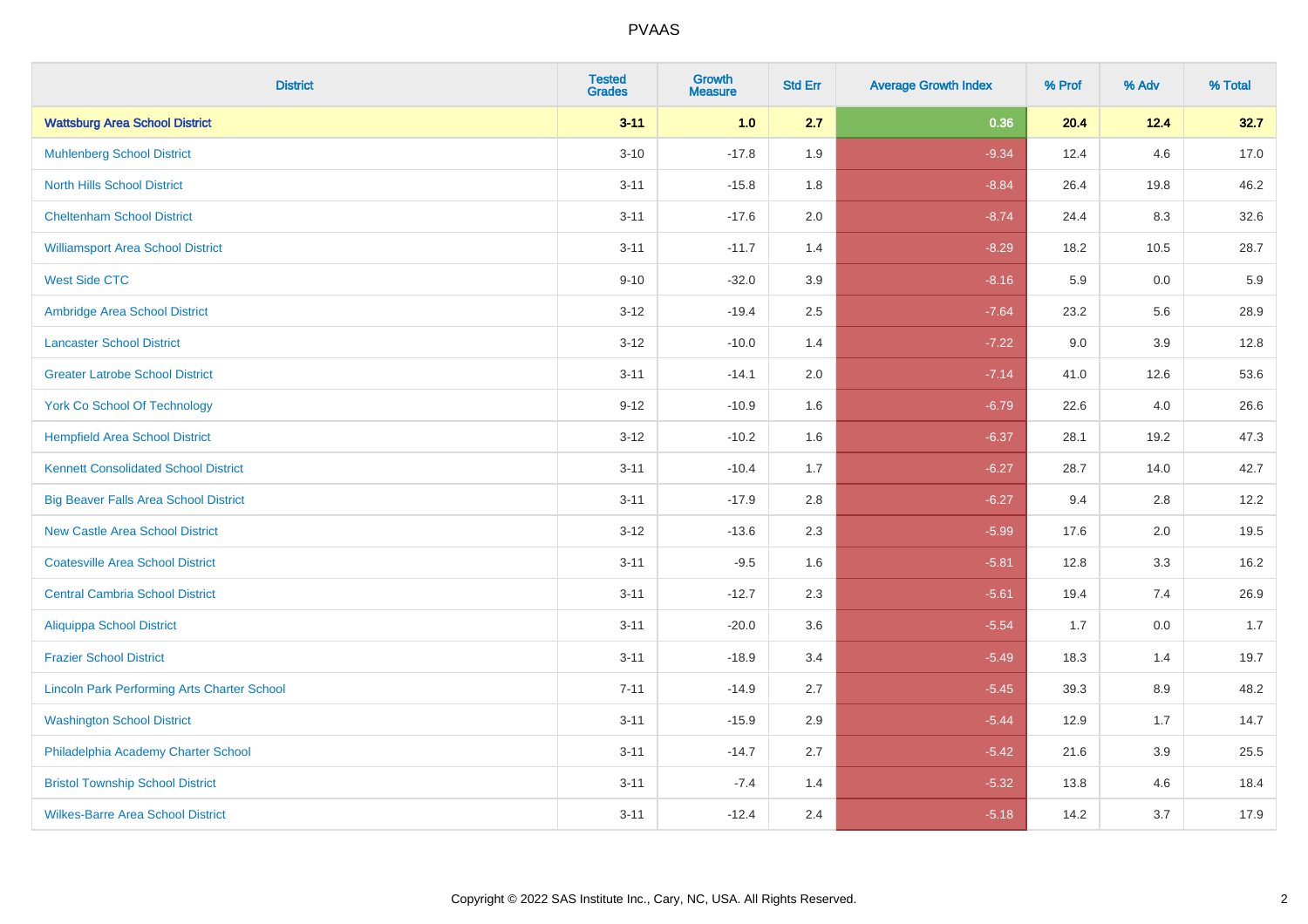| <b>District</b>                                   | <b>Tested</b><br><b>Grades</b> | <b>Growth</b><br><b>Measure</b> | <b>Std Err</b> | <b>Average Growth Index</b> | % Prof | % Adv   | % Total  |
|---------------------------------------------------|--------------------------------|---------------------------------|----------------|-----------------------------|--------|---------|----------|
| <b>Wattsburg Area School District</b>             | $3 - 11$                       | 1.0                             | 2.7            | 0.36                        | 20.4   | 12.4    | 32.7     |
| <b>East Lycoming School District</b>              | $3 - 11$                       | $-10.9$                         | 2.1            | $-5.08$                     | 22.5   | $8.2\,$ | $30.8\,$ |
| Meyersdale Area School District                   | $3 - 11$                       | $-16.1$                         | 3.3            | $-4.94$                     | 20.3   | 5.8     | 26.1     |
| <b>Trinity Area School District</b>               | $3 - 11$                       | $-8.7$                          | 1.8            | $-4.87$                     | 20.9   | 9.8     | 30.8     |
| <b>Executive Education Academy Charter School</b> | $3 - 10$                       | $-14.6$                         | 3.0            | $-4.81$                     | 8.5    | 1.2     | 9.8      |
| <b>Chartiers-Houston School District</b>          | $3 - 10$                       | $-16.5$                         | 3.5            | $-4.79$                     | 26.3   | 6.6     | 32.9     |
| <b>West Mifflin Area School District</b>          | $3 - 12$                       | $-11.9$                         | 2.5            | $-4.77$                     | 15.9   | 4.0     | 19.9     |
| Lehigh Valley Charter High School For The Arts    | $9 - 10$                       | $-11.8$                         | 2.5            | $-4.76$                     | 28.9   | 5.7     | 34.6     |
| <b>Girard School District</b>                     | $3 - 11$                       | $-12.3$                         | 2.6            | $-4.76$                     | 29.7   | 18.9    | 48.6     |
| <b>Neshannock Township School District</b>        | $3 - 10$                       | $-12.5$                         | 2.7            | $-4.73$                     | 29.0   | 13.0    | 42.0     |
| <b>Fannett-Metal School District</b>              | $3 - 11$                       | $-22.3$                         | 4.8            | $-4.65$                     | 16.4   | 6.6     | 23.0     |
| <b>Derry Area School District</b>                 | $3 - 11$                       | $-11.8$                         | 2.6            | $-4.53$                     | 34.8   | 6.1     | 40.9     |
| <b>Northwestern School District</b>               | $3 - 11$                       | $-14.6$                         | 3.2            | $-4.51$                     | 32.5   | 13.7    | 46.2     |
| <b>Dunmore School District</b>                    | $3 - 11$                       | $-12.2$                         | 2.7            | $-4.51$                     | 15.0   | 5.3     | 20.4     |
| <b>Hanover Public School District</b>             | $3 - 11$                       | $-12.4$                         | 2.7            | $-4.50$                     | 22.7   | 6.2     | 28.9     |
| Jim Thorpe Area School District                   | $3 - 11$                       | $-10.9$                         | 2.4            | $-4.48$                     | 19.5   | $6.0\,$ | 25.5     |
| <b>Greenville Area School District</b>            | $3 - 11$                       | $-13.2$                         | 3.0            | $-4.45$                     | 32.1   | 4.6     | 36.7     |
| <b>Chambersburg Area School District</b>          | $3 - 11$                       | $-5.6$                          | 1.3            | $-4.42$                     | 24.2   | 15.2    | 39.4     |
| <b>General Mclane School District</b>             | $3 - 11$                       | $-10.7$                         | 2.4            | $-4.40$                     | 34.0   | 15.6    | 49.6     |
| <b>Big Spring School District</b>                 | $3 - 11$                       | $-9.8$                          | 2.3            | $-4.32$                     | 23.6   | 12.9    | 36.5     |
| <b>Interboro School District</b>                  | $3 - 12$                       | $-8.4$                          | 2.0            | $-4.27$                     | 27.6   | 6.4     | 34.1     |
| <b>Central Dauphin School District</b>            | $3 - 11$                       | $-5.2$                          | 1.2            | $-4.24$                     | 29.3   | 8.7     | 38.0     |
| <b>Chartiers Valley School District</b>           | $3 - 11$                       | $-9.1$                          | 2.1            | $-4.23$                     | 20.7   | 17.4    | 38.0     |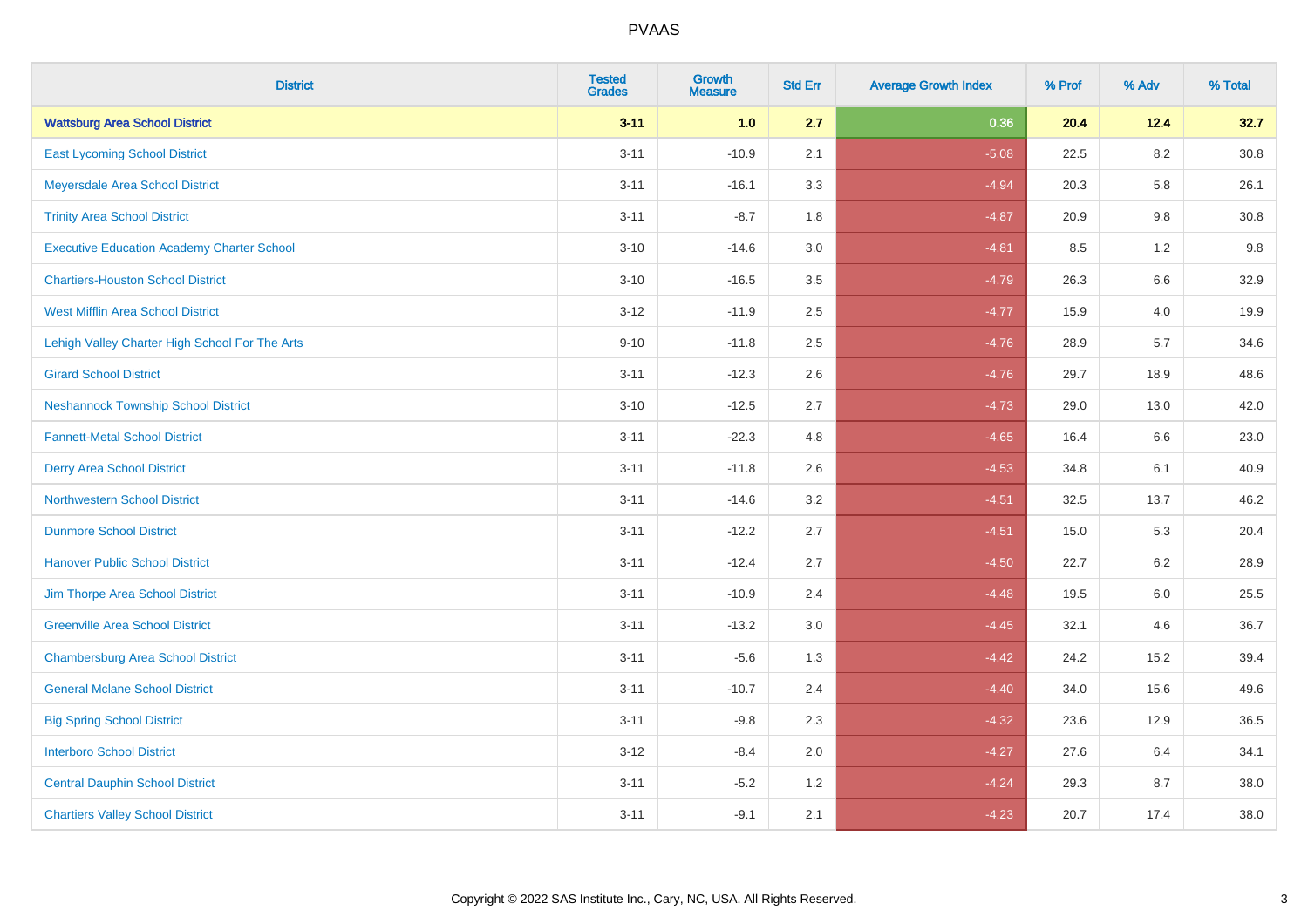| <b>District</b>                               | <b>Tested</b><br><b>Grades</b> | <b>Growth</b><br><b>Measure</b> | <b>Std Err</b> | <b>Average Growth Index</b> | % Prof | % Adv   | % Total |
|-----------------------------------------------|--------------------------------|---------------------------------|----------------|-----------------------------|--------|---------|---------|
| <b>Wattsburg Area School District</b>         | $3 - 11$                       | 1.0                             | 2.7            | 0.36                        | 20.4   | 12.4    | 32.7    |
| <b>Central Fulton School District</b>         | $3 - 11$                       | $-13.3$                         | 3.2            | $-4.20$                     | 18.1   | 9.7     | 27.8    |
| <b>Williamsburg Community School District</b> | $3 - 11$                       | $-16.9$                         | 4.1            | $-4.14$                     | 22.4   | 0.0     | 22.4    |
| <b>Panther Valley School District</b>         | $3 - 12$                       | $-13.3$                         | 3.2            | $-4.10$                     | 31.5   | 4.1     | 35.6    |
| <b>Moniteau School District</b>               | $3 - 11$                       | $-11.8$                         | 2.9            | $-4.07$                     | 22.6   | $5.0\,$ | 27.6    |
| <b>Mid Valley School District</b>             | $3 - 10$                       | $-11.1$                         | 2.7            | $-4.07$                     | 28.3   | 8.1     | 36.4    |
| <b>Mcguffey School District</b>               | $3 - 11$                       | $-12.1$                         | 3.0            | $-4.06$                     | 12.8   | 5.9     | 18.6    |
| <b>Southmoreland School District</b>          | $3 - 11$                       | $-12.5$                         | 3.1            | $-4.04$                     | 33.3   | 15.5    | 48.8    |
| <b>Milton Area School District</b>            | $3 - 11$                       | $-10.1$                         | 2.5            | $-4.04$                     | 23.0   | 11.3    | 34.2    |
| <b>Scranton School District</b>               | $3 - 12$                       | $-10.1$                         | 2.5            | $-4.04$                     | 20.0   | 7.7     | 27.7    |
| <b>Deer Lakes School District</b>             | $3 - 11$                       | $-10.0$                         | 2.5            | $-4.02$                     | 27.7   | 9.9     | 37.6    |
| <b>Ellwood City Area School District</b>      | $3 - 11$                       | $-12.5$                         | 3.1            | $-4.00$                     | 26.7   | 8.7     | 35.4    |
| <b>Plum Borough School District</b>           | $3 - 11$                       | $-9.4$                          | 2.4            | $-3.98$                     | 32.9   | 27.4    | 60.4    |
| <b>Windber Area School District</b>           | $3 - 11$                       | $-11.9$                         | 3.0            | $-3.94$                     | 41.0   | 10.3    | 51.3    |
| <b>Tussey Mountain School District</b>        | $3 - 12$                       | $-13.0$                         | 3.3            | $-3.93$                     | 11.1   | 3.2     | 14.3    |
| <b>Bethlehem Area School District</b>         | $3 - 11$                       | $-4.5$                          | 1.1            | $-3.91$                     | 20.4   | 11.3    | 31.7    |
| <b>Tacony Academy Charter School</b>          | $3 - 11$                       | $-12.9$                         | 3.3            | $-3.90$                     | 8.6    | 1.4     | 10.0    |
| <b>Grove City Area School District</b>        | $3 - 12$                       | $-8.8$                          | 2.3            | $-3.89$                     | 25.6   | 16.4    | 42.0    |
| <b>Pittston Area School District</b>          | $3 - 11$                       | $-8.2$                          | 2.2            | $-3.75$                     | 26.7   | 14.8    | 41.5    |
| <b>Mohawk Area School District</b>            | $3 - 11$                       | $-10.5$                         | 2.8            | $-3.75$                     | 35.1   | 10.6    | 45.7    |
| Jefferson County-Dubois AVTS                  | $9 - 11$                       | $-11.7$                         | 3.1            | $-3.72$                     | 17.6   | 2.8     | 20.4    |
| <b>Shade-Central City School District</b>     | $3 - 11$                       | $-14.6$                         | 4.0            | $-3.68$                     | 9.6    | 0.0     | 9.6     |
| <b>Old Forge School District</b>              | $3 - 12$                       | $-11.3$                         | 3.1            | $-3.62$                     | 28.6   | 13.2    | 41.8    |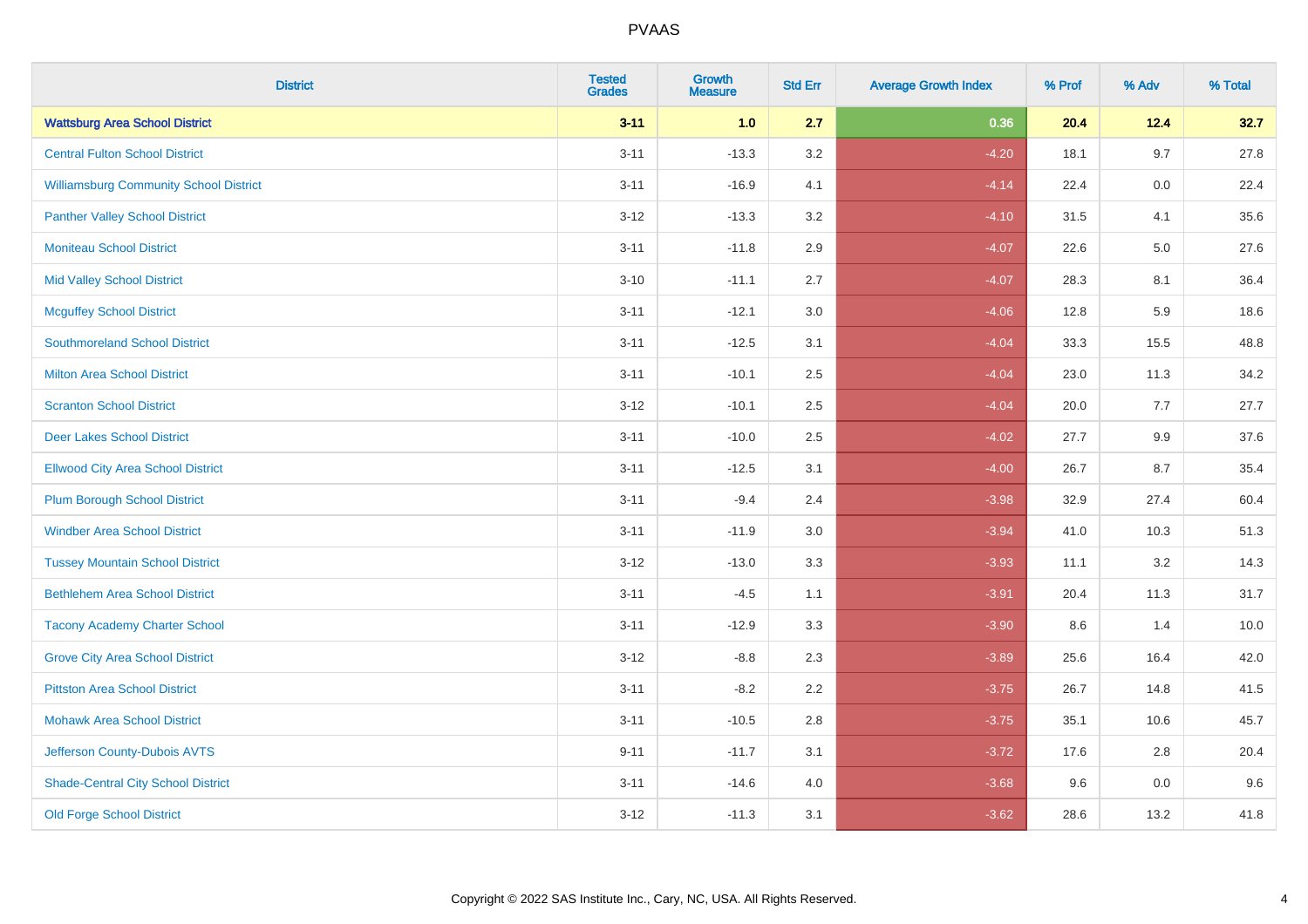| <b>District</b>                           | <b>Tested</b><br><b>Grades</b> | <b>Growth</b><br><b>Measure</b> | <b>Std Err</b> | <b>Average Growth Index</b> | % Prof | % Adv | % Total |
|-------------------------------------------|--------------------------------|---------------------------------|----------------|-----------------------------|--------|-------|---------|
| <b>Wattsburg Area School District</b>     | $3 - 11$                       | 1.0                             | 2.7            | 0.36                        | 20.4   | 12.4  | 32.7    |
| <b>West York Area School District</b>     | $3 - 12$                       | $-9.8$                          | 2.7            | $-3.57$                     | 21.9   | 10.9  | 32.8    |
| Morrisville Borough School District       | $3 - 11$                       | $-13.1$                         | 3.7            | $-3.52$                     | 4.9    | 1.6   | 6.6     |
| Mechanicsburg Area School District        | $3 - 11$                       | $-5.7$                          | 1.6            | $-3.48$                     | 35.1   | 16.0  | 51.2    |
| <b>South Park School District</b>         | $3 - 11$                       | $-8.8$                          | 2.5            | $-3.46$                     | 28.1   | 17.0  | 45.2    |
| <b>Burgettstown Area School District</b>  | $3 - 11$                       | $-11.2$                         | 3.2            | $-3.46$                     | 16.0   | 2.7   | 18.7    |
| <b>Ligonier Valley School District</b>    | $3 - 11$                       | $-10.8$                         | 3.1            | $-3.43$                     | 34.1   | 5.8   | 39.9    |
| <b>Shikellamy School District</b>         | $3 - 10$                       | $-8.3$                          | 2.4            | $-3.42$                     | 20.8   | 18.5  | 39.2    |
| <b>Mount Carmel Area School District</b>  | $3 - 11$                       | $-7.9$                          | 2.3            | $-3.38$                     | 18.2   | 4.4   | 22.6    |
| East Stroudsburg Area School District     | $3 - 11$                       | $-4.9$                          | 1.4            | $-3.38$                     | 22.7   | 12.5  | 35.2    |
| Lackawanna Trail School District          | $3 - 10$                       | $-11.0$                         | 3.3            | $-3.35$                     | 13.1   | 18.0  | 31.2    |
| <b>Riverview School District</b>          | $3 - 11$                       | $-13.0$                         | 4.0            | $-3.29$                     | 43.1   | 7.8   | 51.0    |
| Canon-Mcmillan School District            | $3 - 11$                       | $-5.0$                          | 1.5            | $-3.25$                     | 30.8   | 28.5  | 59.3    |
| <b>Somerset Area School District</b>      | $3 - 11$                       | $-7.6$                          | 2.4            | $-3.17$                     | 21.0   | 14.5  | 35.5    |
| <b>Parkland School District</b>           | $3 - 11$                       | $-3.7$                          | 1.2            | $-3.17$                     | 31.4   | 30.6  | 62.0    |
| <b>Montoursville Area School District</b> | $3 - 12$                       | $-8.4$                          | 2.6            | $-3.17$                     | 38.8   | 18.2  | 57.0    |
| <b>Keystone Oaks School District</b>      | $3 - 11$                       | $-7.2$                          | 2.3            | $-3.14$                     | 30.0   | 11.1  | 41.0    |
| <b>Wissahickon School District</b>        | $3 - 10$                       | $-5.3$                          | 1.7            | $-3.14$                     | 27.5   | 29.0  | 56.6    |
| <b>Hanover Area School District</b>       | $3 - 11$                       | $-14.7$                         | 4.7            | $-3.13$                     | 12.1   | 3.0   | 15.2    |
| <b>Erie City School District</b>          | $3 - 12$                       | $-4.5$                          | 1.4            | $-3.09$                     | 13.4   | 6.7   | 20.1    |
| Jefferson-Morgan School District          | $3 - 10$                       | $-12.0$                         | 3.9            | $-3.09$                     | 28.6   | 6.1   | 34.7    |
| California Area School District           | $3 - 10$                       | $-13.7$                         | 4.5            | $-3.06$                     | 41.7   | 16.7  | 58.3    |
| <b>Greensburg Salem School District</b>   | $3 - 11$                       | $-6.9$                          | 2.2            | $-3.06$                     | 30.3   | 13.3  | 43.6    |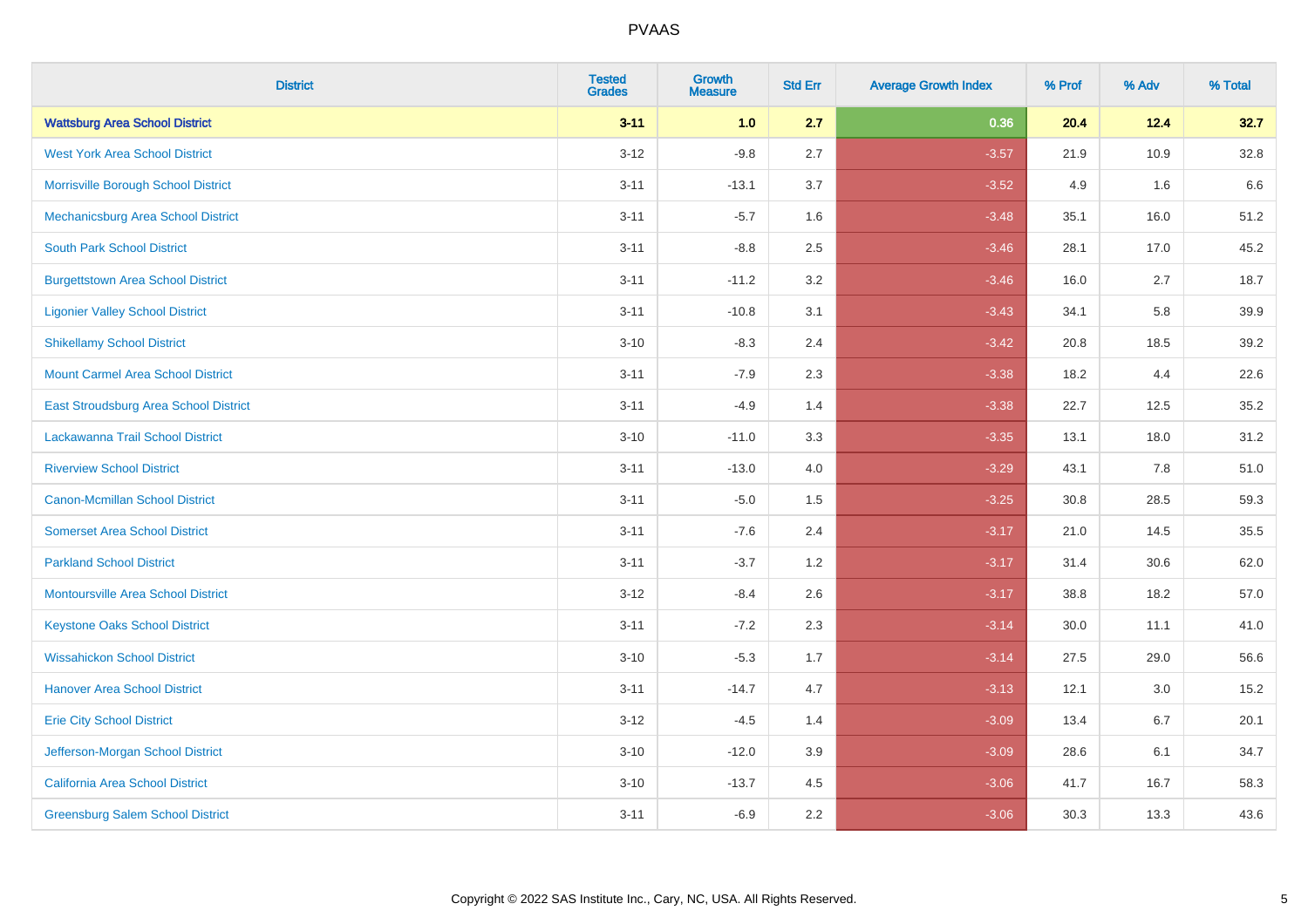| <b>District</b>                                | <b>Tested</b><br><b>Grades</b> | <b>Growth</b><br><b>Measure</b> | <b>Std Err</b> | <b>Average Growth Index</b> | % Prof | % Adv   | % Total |
|------------------------------------------------|--------------------------------|---------------------------------|----------------|-----------------------------|--------|---------|---------|
| <b>Wattsburg Area School District</b>          | $3 - 11$                       | 1.0                             | 2.7            | 0.36                        | 20.4   | 12.4    | 32.7    |
| Imhotep Institute Charter High School          | $9 - 11$                       | $-17.6$                         | 5.8            | $-3.03$                     | 15.4   | 0.0     | 15.4    |
| Boys Latin Of Philadelphia Charter School      | $6 - 12$                       | $-8.0$                          | 2.7            | $-3.02$                     | 1.4    | 0.0     | 1.4     |
| <b>Gettysburg Area School District</b>         | $3 - 11$                       | $-6.0$                          | 2.0            | $-3.02$                     | 28.8   | 19.6    | 48.5    |
| <b>Corry Area School District</b>              | $3 - 11$                       | $-6.8$                          | 2.3            | $-3.01$                     | 24.0   | 8.8     | 32.8    |
| <b>Carlisle Area School District</b>           | $3 - 11$                       | $-5.2$                          | 1.7            | $-2.99$                     | 28.0   | 19.3    | 47.3    |
| <b>Montour School District</b>                 | $3 - 11$                       | $-6.1$                          | 2.1            | $-2.95$                     | 31.8   | 23.6    | 55.3    |
| <b>Baldwin-Whitehall School District</b>       | $3 - 11$                       | $-5.5$                          | 1.9            | $-2.93$                     | 32.0   | 14.7    | 46.7    |
| <b>Carbon Career &amp; Technical Institute</b> | $9 - 11$                       | $-9.3$                          | 3.2            | $-2.92$                     | 19.6   | 2.2     | 21.7    |
| Mifflinburg Area School District               | $3 - 11$                       | $-6.0$                          | 2.1            | $-2.87$                     | 32.7   | 13.3    | 46.0    |
| <b>Berwick Area School District</b>            | $3 - 11$                       | $-6.9$                          | 2.4            | $-2.84$                     | 22.3   | 11.5    | 33.8    |
| Southern Columbia Area School District         | $3 - 11$                       | $-8.5$                          | 3.0            | $-2.83$                     | 30.5   | 12.8    | 43.3    |
| <b>Innovative Arts Academy Charter School</b>  | $6 - 11$                       | $-7.2$                          | 2.5            | $-2.83$                     | 2.0    | 0.0     | $2.0\,$ |
| <b>Quakertown Community School District</b>    | $3 - 12$                       | $-4.3$                          | $1.5$          | $-2.79$                     | 33.8   | 20.1    | 53.8    |
| <b>Sharon City School District</b>             | $3 - 11$                       | $-6.5$                          | 2.3            | $-2.79$                     | 13.1   | $5.0\,$ | 18.1    |
| <b>Pottsgrove School District</b>              | $3 - 11$                       | $-5.5$                          | 2.0            | $-2.78$                     | 28.6   | 10.3    | 38.8    |
| <b>Clarion-Limestone Area School District</b>  | $3 - 12$                       | $-10.0$                         | 3.6            | $-2.76$                     | 28.3   | 20.0    | 48.3    |
| Selinsgrove Area School District               | $3 - 12$                       | $-5.7$                          | 2.1            | $-2.74$                     | 25.4   | 13.9    | 39.2    |
| Karns City Area School District                | $3 - 11$                       | $-7.2$                          | 2.6            | $-2.71$                     | 26.4   | 20.8    | 47.2    |
| <b>Eastern York School District</b>            | $3 - 11$                       | $-6.2$                          | 2.3            | $-2.70$                     | 27.8   | 18.5    | 46.4    |
| La Academia Partnership Charter School         | $6 - 11$                       | $-15.5$                         | 5.7            | $-2.70$                     | 2.3    | 0.0     | 2.3     |
| <b>Governor Mifflin School District</b>        | $3 - 11$                       | $-4.4$                          | 1.6            | $-2.69$                     | 30.3   | 7.7     | 38.0    |
| <b>Avonworth School District</b>               | $3 - 10$                       | $-6.2$                          | 2.3            | $-2.68$                     | 35.9   | 14.1    | 50.0    |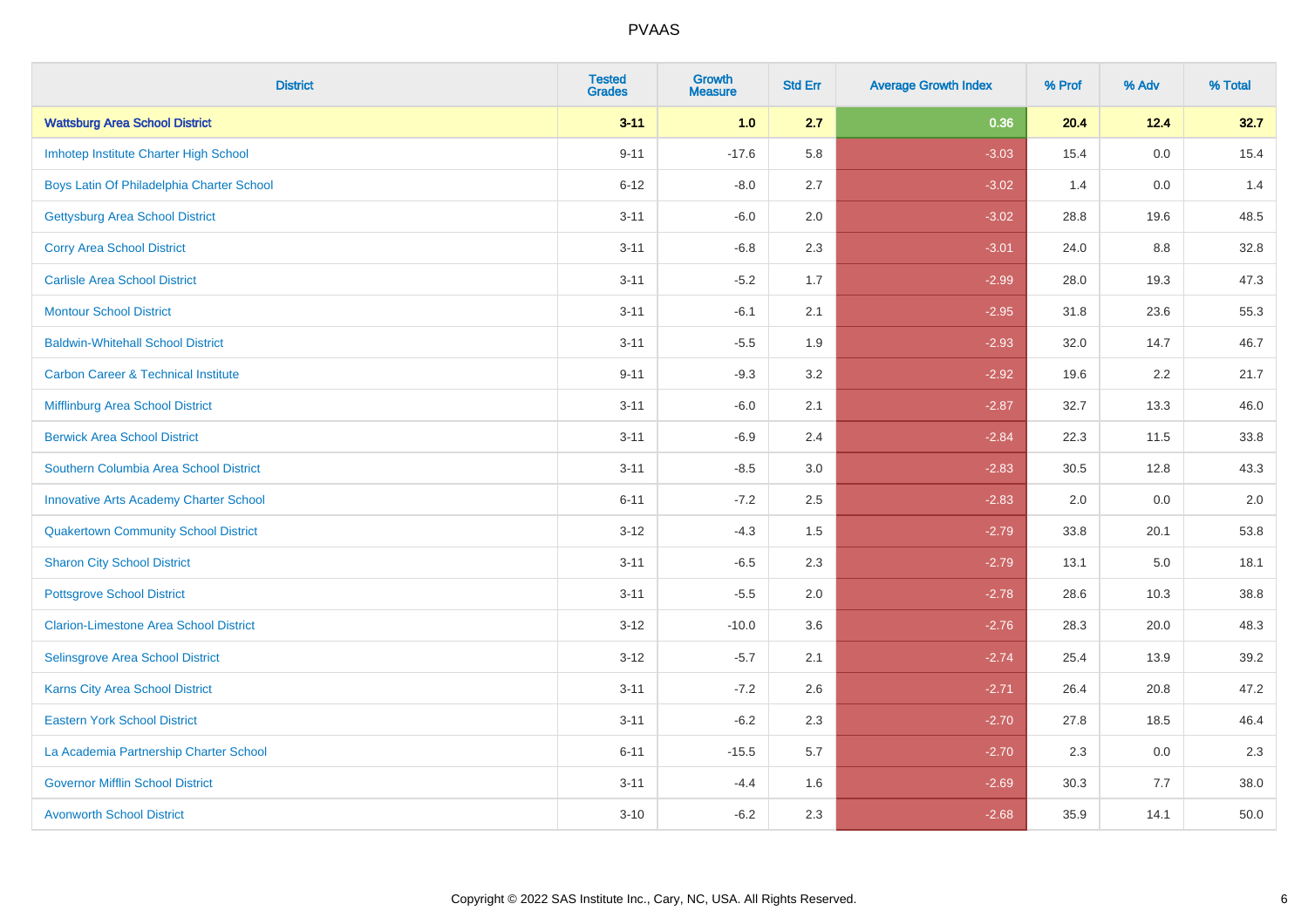| <b>District</b>                               | <b>Tested</b><br><b>Grades</b> | <b>Growth</b><br><b>Measure</b> | <b>Std Err</b> | <b>Average Growth Index</b> | % Prof | % Adv | % Total |
|-----------------------------------------------|--------------------------------|---------------------------------|----------------|-----------------------------|--------|-------|---------|
| <b>Wattsburg Area School District</b>         | $3 - 11$                       | 1.0                             | 2.7            | 0.36                        | 20.4   | 12.4  | 32.7    |
| <b>Lawrence County CTC</b>                    | $10 - 11$                      | $-9.8$                          | 3.7            | $-2.68$                     | 7.3    | 0.0   | $7.3$   |
| <b>Blairsville-Saltsburg School District</b>  | $3 - 11$                       | $-7.5$                          | 2.8            | $-2.67$                     | 20.1   | 8.2   | 28.3    |
| <b>Connellsville Area School District</b>     | $3 - 11$                       | $-5.3$                          | 2.0            | $-2.67$                     | 24.2   | 5.0   | 29.1    |
| <b>Turkeyfoot Valley Area School District</b> | $3 - 12$                       | $-15.4$                         | 5.8            | $-2.66$                     | 3.8    | 3.8   | 7.6     |
| <b>Richland School District</b>               | $3 - 11$                       | $-6.9$                          | 2.6            | $-2.63$                     | 40.1   | 20.9  | 61.0    |
| <b>Bethel Park School District</b>            | $3 - 11$                       | $-4.4$                          | 1.7            | $-2.62$                     | 40.1   | 27.3  | 67.4    |
| <b>Union City Area School District</b>        | $3 - 12$                       | $-8.7$                          | 3.3            | $-2.59$                     | 29.7   | 10.9  | 40.6    |
| <b>Greater Nanticoke Area School District</b> | $3 - 12$                       | $-6.8$                          | 2.6            | $-2.58$                     | 15.2   | 8.9   | 24.1    |
| Catasauqua Area School District               | $3 - 12$                       | $-7.3$                          | 2.8            | $-2.58$                     | 27.1   | 11.2  | 38.3    |
| <b>Antietam School District</b>               | $3 - 10$                       | $-9.5$                          | 3.7            | $-2.57$                     | 20.9   | 1.5   | 22.4    |
| Columbia-Montour AVTS                         | $9 - 10$                       | $-7.1$                          | 2.8            | $-2.52$                     | 19.5   | 3.2   | 22.7    |
| Perseus House Charter School Of Excellence    | $6 - 11$                       | $-6.4$                          | 2.6            | $-2.50$                     | 0.9    | 0.0   | 0.9     |
| Pocono Mountain School District               | $3 - 12$                       | $-4.3$                          | 1.8            | $-2.43$                     | 35.5   | 17.1  | 52.6    |
| <b>Forbes Road School District</b>            | $3 - 11$                       | $-11.5$                         | 4.7            | $-2.43$                     | 23.1   | 10.3  | 33.3    |
| <b>Redbank Valley School District</b>         | $3 - 11$                       | $-7.5$                          | 3.1            | $-2.41$                     | 12.4   | 10.6  | 23.1    |
| <b>Wyoming Valley West School District</b>    | $3 - 11$                       | $-5.5$                          | 2.3            | $-2.38$                     | 22.2   | 9.2   | 31.4    |
| Mount Pleasant Area School District           | $3 - 11$                       | $-5.4$                          | 2.3            | $-2.37$                     | 33.3   | 8.7   | 42.0    |
| <b>Pottsville Area School District</b>        | $3 - 12$                       | $-4.9$                          | 2.1            | $-2.36$                     | 21.8   | 7.9   | 29.6    |
| Octorara Area School District                 | $3 - 11$                       | $-7.5$                          | 3.2            | $-2.35$                     | 26.1   | 17.0  | 43.2    |
| <b>City CHS</b>                               | $10 - 11$                      | $-5.6$                          | 2.4            | $-2.34$                     | 15.9   | 1.5   | 17.4    |
| <b>Jamestown Area School District</b>         | $3 - 11$                       | $-9.5$                          | 4.1            | $-2.33$                     | 41.5   | 4.9   | 46.3    |
| <b>Riverside School District</b>              | $3 - 11$                       | $-6.2$                          | 2.7            | $-2.33$                     | 20.8   | 17.0  | 37.7    |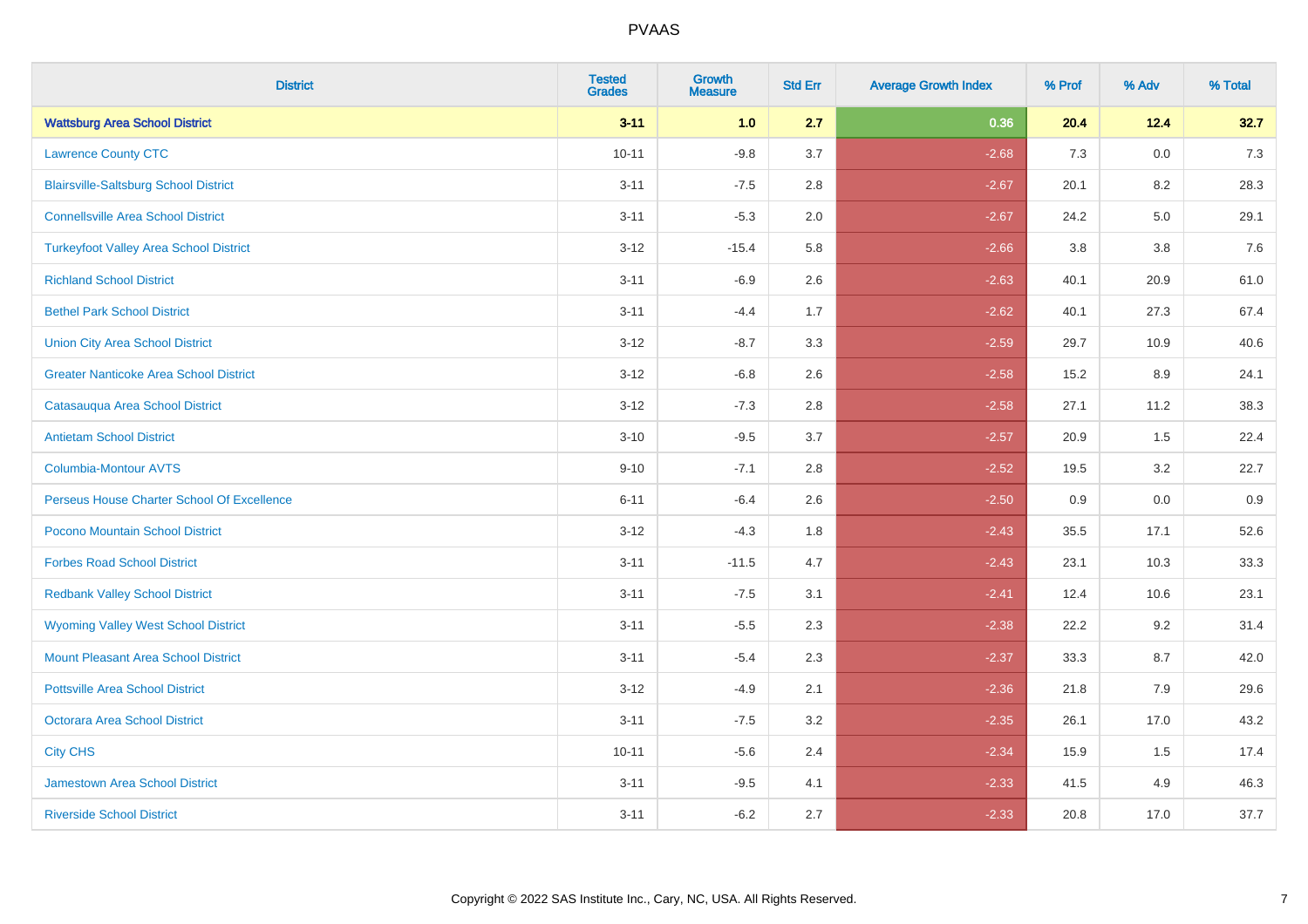| <b>District</b>                                                       | <b>Tested</b><br><b>Grades</b> | <b>Growth</b><br><b>Measure</b> | <b>Std Err</b> | <b>Average Growth Index</b> | % Prof | % Adv   | % Total |
|-----------------------------------------------------------------------|--------------------------------|---------------------------------|----------------|-----------------------------|--------|---------|---------|
| <b>Wattsburg Area School District</b>                                 | $3 - 11$                       | 1.0                             | 2.7            | 0.36                        | 20.4   | 12.4    | 32.7    |
| <b>Commodore Perry School District</b>                                | $3 - 11$                       | $-10.4$                         | 4.5            | $-2.30$                     | 29.4   | 5.9     | 35.3    |
| <b>Carmichaels Area School District</b>                               | $3 - 10$                       | $-7.0$                          | 3.1            | $-2.30$                     | 17.8   | 9.6     | 27.4    |
| <b>Susquenita School District</b>                                     | $3 - 11$                       | $-5.9$                          | 2.6            | $-2.28$                     | 30.6   | 13.9    | 44.4    |
| <b>Achievement House Charter School</b>                               | $7 - 11$                       | $-8.2$                          | 3.6            | $-2.28$                     | 16.7   | 2.8     | 19.4    |
| <b>Owen J Roberts School District</b>                                 | $3 - 11$                       | $-3.5$                          | 1.5            | $-2.27$                     | 36.8   | 24.4    | 61.2    |
| <b>Yough School District</b>                                          | $3 - 10$                       | $-6.2$                          | 2.7            | $-2.27$                     | 28.9   | $8.8\,$ | 37.7    |
| <b>Elizabeth Forward School District</b>                              | $3 - 11$                       | $-5.5$                          | 2.5            | $-2.25$                     | 32.2   | 12.8    | 45.0    |
| <b>Wyoming Area School District</b>                                   | $3 - 10$                       | $-5.5$                          | 2.5            | $-2.21$                     | 32.0   | 9.6     | 41.6    |
| <b>Western Beaver County School District</b>                          | $3 - 11$                       | $-9.3$                          | 4.2            | $-2.20$                     | 45.1   | 3.9     | 49.0    |
| North Schuylkill School District                                      | $3 - 11$                       | $-4.7$                          | 2.2            | $-2.16$                     | 20.2   | 11.7    | 31.9    |
| <b>Elk Lake School District</b>                                       | $3 - 11$                       | $-6.1$                          | 2.9            | $-2.12$                     | 26.3   | 11.6    | 37.9    |
| <b>West Middlesex Area School District</b>                            | $3 - 10$                       | $-7.4$                          | $3.5\,$        | $-2.11$                     | 32.0   | 9.6     | 41.6    |
| Cambria Heights School District                                       | $3 - 10$                       | $-6.2$                          | 2.9            | $-2.11$                     | 25.0   | 13.0    | 38.0    |
| <b>East Allegheny School District</b>                                 | $3 - 11$                       | $-6.4$                          | 3.0            | $-2.11$                     | 21.0   | 7.4     | 28.4    |
| <b>Mastery Charter School - Gratz Campus</b>                          | $7 - 10$                       | $-9.5$                          | 4.6            | $-2.09$                     | 0.0    | 3.4     | 3.4     |
| <b>Wellsboro Area School District</b>                                 | $3 - 11$                       | $-6.3$                          | 3.0            | $-2.08$                     | 24.4   | 13.4    | 37.8    |
| <b>West Greene School District</b>                                    | $3 - 11$                       | $-8.1$                          | 3.9            | $-2.08$                     | 31.0   | 11.9    | 42.9    |
| <b>Boyertown Area School District</b>                                 | $3 - 11$                       | $-2.9$                          | 1.4            | $-2.06$                     | 30.8   | 22.6    | 53.4    |
| <b>Freedom Area School District</b>                                   | $3 - 11$                       | $-6.3$                          | 3.1            | $-2.04$                     | 22.9   | 8.4     | 31.3    |
| <b>Riverside Beaver County School District</b>                        | $3 - 11$                       | $-5.5$                          | 2.7            | $-2.03$                     | 35.8   | 23.2    | 59.0    |
| Preparatory Charter School Of Mathematics, Science, Tech, And Careers | $9 - 10$                       | $-5.1$                          | 2.5            | $-2.03$                     | 6.3    | 1.4     | 7.7     |
| <b>Bristol Borough School District</b>                                | $3 - 12$                       | $-5.9$                          | 2.9            | $-2.00$                     | 27.8   | 3.3     | 31.1    |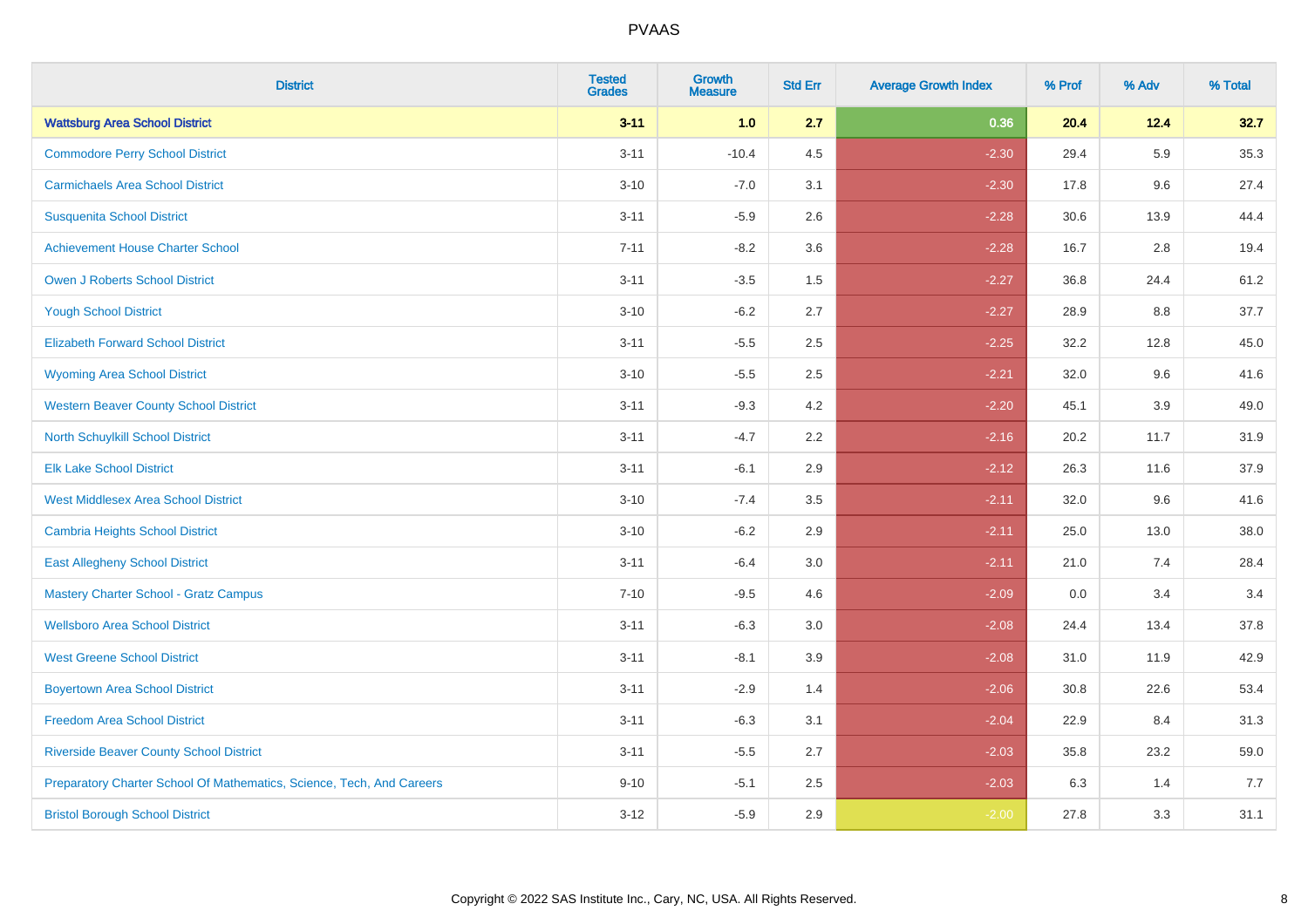| <b>District</b>                                        | <b>Tested</b><br><b>Grades</b> | <b>Growth</b><br><b>Measure</b> | <b>Std Err</b> | <b>Average Growth Index</b> | % Prof  | % Adv | % Total |
|--------------------------------------------------------|--------------------------------|---------------------------------|----------------|-----------------------------|---------|-------|---------|
| <b>Wattsburg Area School District</b>                  | $3 - 11$                       | 1.0                             | 2.7            | 0.36                        | 20.4    | 12.4  | 32.7    |
| Lincoln Leadership Academy Charter School              | $3 - 12$                       | $-7.4$                          | 3.7            | $-1.99$                     | $6.4\,$ | 2.1   | 8.5     |
| <b>Sto-Rox School District</b>                         | $3 - 10$                       | $-7.0$                          | 3.5            | $-1.99$                     | 3.2     | 0.0   | 3.2     |
| <b>Kiski Area School District</b>                      | $3 - 11$                       | $-4.0$                          | 2.0            | $-1.99$                     | 23.1    | 18.2  | 41.3    |
| <b>Titusville Area School District</b>                 | $3 - 11$                       | $-5.0$                          | 2.5            | $-1.98$                     | 26.5    | 6.8   | 33.3    |
| Lehigh Valley Academy Regional Charter School          | $3 - 11$                       | $-5.9$                          | 3.0            | $-1.98$                     | 20.0    | 7.7   | 27.7    |
| <b>North East School District</b>                      | $3 - 11$                       | $-5.3$                          | 2.7            | $-1.97$                     | 31.7    | 24.8  | 56.4    |
| Schuylkill Haven Area School District                  | $3 - 11$                       | $-5.3$                          | 2.7            | $-1.96$                     | 22.2    | 11.6  | 33.8    |
| Southern Lehigh School District                        | $3 - 11$                       | $-4.1$                          | 2.1            | $-1.94$                     | 39.3    | 28.0  | 67.2    |
| Millersburg Area School District                       | $3 - 11$                       | $-6.6$                          | 3.4            | $-1.92$                     | 24.1    | 10.3  | 34.5    |
| Jenkintown School District                             | $3 - 11$                       | $-7.9$                          | 4.1            | $-1.92$                     | 34.1    | 27.3  | 61.4    |
| <b>Chester Charter Scholars Academy Charter School</b> | $3 - 12$                       | $-6.2$                          | 3.3            | $-1.88$                     | 2.2     | 0.0   | 2.2     |
| <b>Penn Cambria School District</b>                    | $3 - 11$                       | $-4.5$                          | 2.4            | $-1.86$                     | 27.3    | 15.8  | 43.2    |
| <b>Montgomery Area School District</b>                 | $3 - 11$                       | $-5.8$                          | 3.2            | $-1.83$                     | 25.0    | 11.5  | 36.5    |
| <b>West Chester Area School District</b>               | $3 - 11$                       | $-2.1$                          | 1.2            | $-1.83$                     | 36.4    | 23.2  | 59.6    |
| <b>Westinghouse Arts Academy Charter School</b>        | $9 - 10$                       | $-6.0$                          | 3.3            | $-1.81$                     | 20.2    | 8.9   | 29.1    |
| <b>Pleasant Valley School District</b>                 | $3 - 11$                       | $-3.3$                          | 1.8            | $-1.80$                     | 28.5    | 10.4  | 39.0    |
| New Kensington-Arnold School District                  | $3 - 11$                       | $-5.8$                          | 3.2            | $-1.80$                     | 10.8    | 1.2   | 12.0    |
| Renaissance Academy Charter School                     | $3 - 11$                       | $-5.6$                          | 3.1            | $-1.79$                     | 28.4    | 18.5  | 46.9    |
| <b>Oxford Area School District</b>                     | $3 - 11$                       | $-3.1$                          | 1.8            | $-1.77$                     | 27.5    | 14.5  | 42.0    |
| Southern Huntingdon County School District             | $3 - 11$                       | $-5.9$                          | 3.4            | $-1.76$                     | 32.8    | 4.9   | 37.7    |
| <b>Union Area School District</b>                      | $3 - 11$                       | $-6.5$                          | 3.8            | $-1.70$                     | 30.6    | 12.2  | 42.9    |
| <b>Twin Valley School District</b>                     | $3 - 12$                       | $-3.2$                          | 1.9            | $-1.68$                     | 38.8    | 19.8  | 58.6    |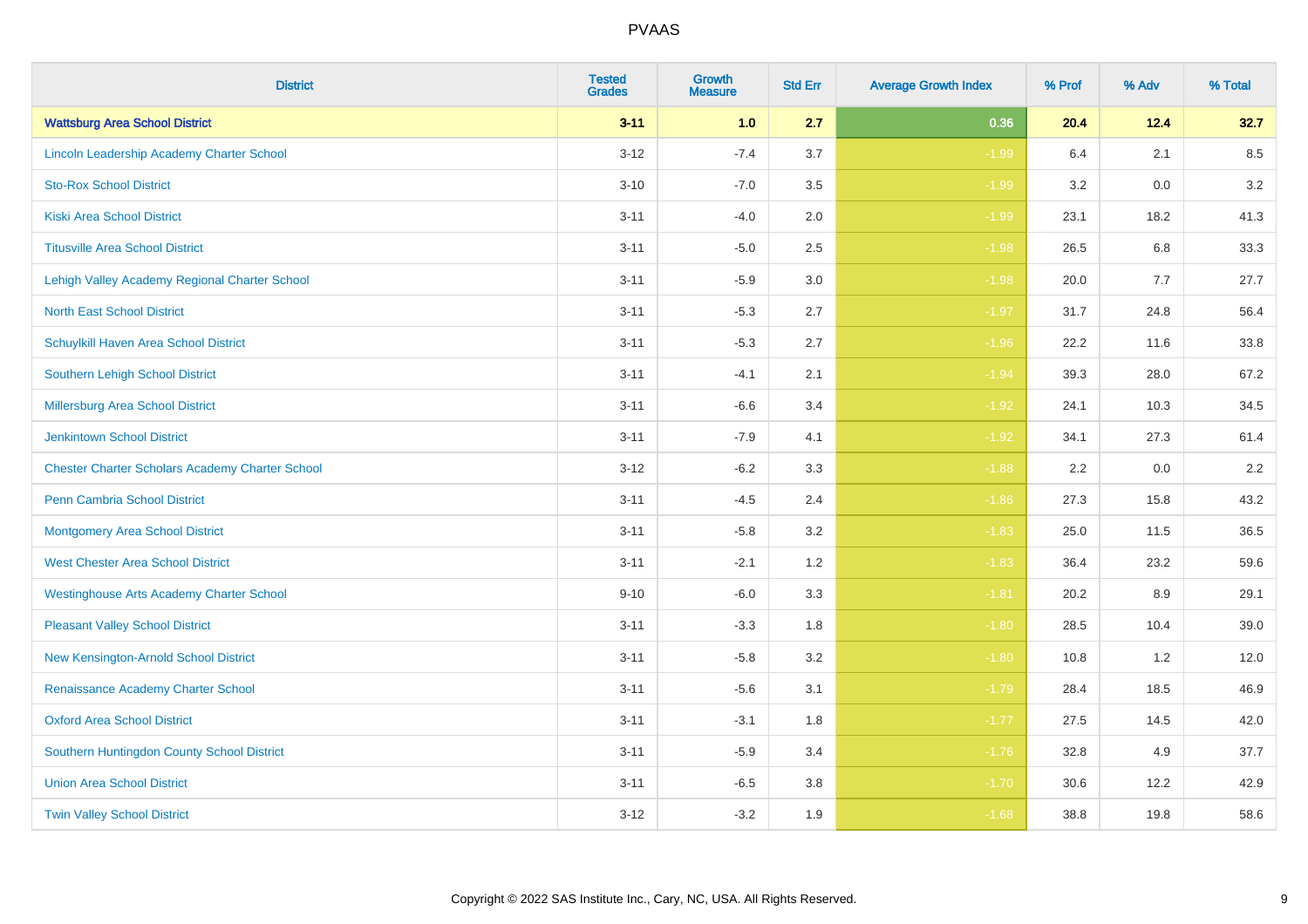| <b>District</b>                                   | <b>Tested</b><br><b>Grades</b> | <b>Growth</b><br><b>Measure</b> | <b>Std Err</b> | <b>Average Growth Index</b> | % Prof | % Adv   | % Total |
|---------------------------------------------------|--------------------------------|---------------------------------|----------------|-----------------------------|--------|---------|---------|
| <b>Wattsburg Area School District</b>             | $3 - 11$                       | 1.0                             | 2.7            | 0.36                        | 20.4   | 12.4    | 32.7    |
| <b>Dauphin County Technical School</b>            | $9 - 11$                       | $-3.9$                          | 2.3            | $-1.67$                     | 18.3   | 11.1    | 29.3    |
| <b>Environmental Charter School At Frick Park</b> | $3-9$                          | $-6.2$                          | 3.7            | $-1.67$                     | 25.9   | 3.4     | 29.3    |
| <b>Woodland Hills School District</b>             | $3 - 12$                       | $-4.2$                          | 2.5            | $-1.66$                     | 10.1   | 1.4     | 11.5    |
| <b>Hatboro-Horsham School District</b>            | $3 - 11$                       | $-2.7$                          | 1.6            | $-1.65$                     | 27.9   | 17.9    | 45.8    |
| <b>Steelton-Highspire School District</b>         | $3 - 11$                       | $-5.3$                          | 3.2            | $-1.65$                     | 13.9   | 0.0     | 13.9    |
| <b>Hollidaysburg Area School District</b>         | $3 - 11$                       | $-2.7$                          | 1.6            | $-1.64$                     | 32.6   | 15.2    | 47.8    |
| <b>Laurel Highlands School District</b>           | $3 - 11$                       | $-3.8$                          | 2.3            | $-1.63$                     | 20.9   | 14.6    | 35.4    |
| Insight PA Cyber Charter School                   | $3 - 11$                       | $-9.4$                          | 5.8            | $-1.62$                     | 25.6   | 4.6     | 30.2    |
| <b>Slippery Rock Area School District</b>         | $3 - 11$                       | $-3.8$                          | 2.5            | $-1.56$                     | 30.8   | 21.9    | 52.7    |
| <b>Charleroi School District</b>                  | $3 - 11$                       | $-4.3$                          | 2.7            | $-1.55$                     | 22.2   | 15.9    | 38.1    |
| <b>Shanksville-Stonycreek School District</b>     | $3 - 10$                       | $-8.6$                          | 5.5            | $-1.55$                     | 17.6   | 23.5    | 41.2    |
| <b>Conemaugh Valley School District</b>           | $3 - 12$                       | $-6.3$                          | 4.1            | $-1.54$                     | 23.7   | 5.1     | 28.8    |
| <b>Nazareth Area School District</b>              | $3 - 11$                       | $-2.5$                          | 1.7            | $-1.53$                     | 29.2   | 24.6    | 53.8    |
| <b>Ridgway Area School District</b>               | $3 - 11$                       | $-6.1$                          | 4.0            | $-1.53$                     | 42.2   | 15.6    | 57.8    |
| <b>Universal Audenried Charter School</b>         | $9 - 11$                       | $-3.8$                          | 2.5            | $-1.53$                     | 3.0    | $0.5\,$ | 3.5     |
| <b>Towanda Area School District</b>               | $3 - 11$                       | $-4.0$                          | 2.6            | $-1.52$                     | 24.8   | $9.9\,$ | 34.8    |
| <b>Crestwood School District</b>                  | $3 - 11$                       | $-3.4$                          | 2.2            | $-1.52$                     | 33.1   | 21.7    | 54.9    |
| <b>Troy Area School District</b>                  | $3 - 10$                       | $-4.7$                          | 3.2            | $-1.46$                     | 22.8   | 16.5    | 39.2    |
| Salisbury-Elk Lick School District                | $3 - 11$                       | $-8.4$                          | 5.8            | $-1.45$                     | 33.3   | 5.6     | 38.9    |
| <b>Greater Johnstown School District</b>          | $3 - 11$                       | $-3.5$                          | 2.4            | $-1.45$                     | 10.3   | 1.3     | 11.5    |
| <b>Rochester Area School District</b>             | $3 - 11$                       | $-5.7$                          | 3.9            | $-1.45$                     | 14.9   | 2.1     | 17.0    |
| <b>Middletown Area School District</b>            | $3 - 11$                       | $-3.4$                          | 2.4            | $-1.44$                     | 34.3   | 15.2    | 49.4    |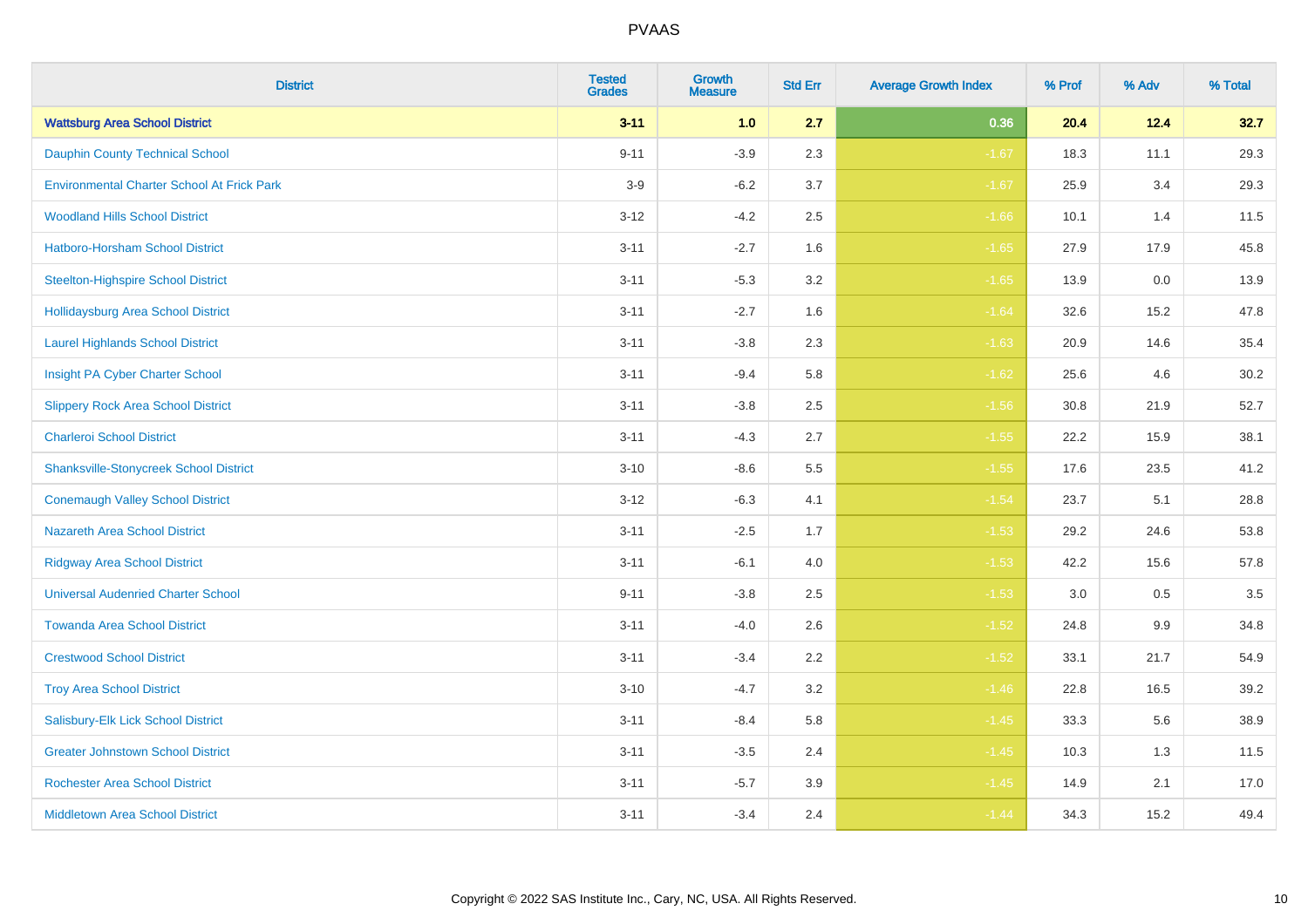| <b>District</b>                                 | <b>Tested</b><br><b>Grades</b> | <b>Growth</b><br><b>Measure</b> | <b>Std Err</b> | <b>Average Growth Index</b> | % Prof | % Adv   | % Total |
|-------------------------------------------------|--------------------------------|---------------------------------|----------------|-----------------------------|--------|---------|---------|
| <b>Wattsburg Area School District</b>           | $3 - 11$                       | 1.0                             | 2.7            | 0.36                        | 20.4   | 12.4    | 32.7    |
| <b>Weatherly Area School District</b>           | $3 - 11$                       | $-5.8$                          | 4.0            | $-1.44$                     | 32.1   | $8.9\,$ | 41.1    |
| <b>Franklin Area School District</b>            | $3 - 11$                       | $-3.7$                          | 2.6            | $-1.43$                     | 30.5   | 5.9     | 36.4    |
| <b>Chester-Upland School District</b>           | $3 - 11$                       | $-3.6$                          | 2.6            | $-1.38$                     | 1.6    | $0.0\,$ | 1.6     |
| <b>Dubois Area School District</b>              | $3 - 11$                       | $-2.8$                          | 2.0            | $-1.37$                     | 35.5   | 19.0    | 54.6    |
| <b>Northeast Bradford School District</b>       | $3 - 10$                       | $-5.0$                          | 3.7            | $-1.35$                     | 30.6   | 4.8     | 35.5    |
| <b>Rose Tree Media School District</b>          | $3 - 10$                       | $-2.8$                          | 2.1            | $-1.33$                     | 35.2   | 29.6    | 64.8    |
| <b>Southern Fulton School District</b>          | $3 - 11$                       | $-5.1$                          | 4.0            | $-1.29$                     | 21.7   | 13.0    | 34.8    |
| <b>Shenandoah Valley School District</b>        | $3 - 11$                       | $-4.5$                          | 3.5            | $-1.29$                     | 14.3   | 0.0     | 14.3    |
| <b>Bucks County Technical High School</b>       | $9 - 10$                       | $-2.9$                          | 2.2            | $-1.29$                     | 27.7   | 10.4    | 38.2    |
| <b>Keystone Education Center Charter School</b> | $3 - 12$                       | $-6.5$                          | 5.1            | $-1.28$                     | 0.0    | 0.0     | $0.0\,$ |
| <b>Springfield Township School District</b>     | $3 - 11$                       | $-3.9$                          | 3.1            | $-1.27$                     | 37.2   | 30.8    | 68.1    |
| <b>Propel Charter School-Homestead</b>          | $3 - 11$                       | $-5.0$                          | 3.9            | $-1.27$                     | 7.3    | 0.0     | $7.3$   |
| <b>Millville Area School District</b>           | $3 - 12$                       | $-5.6$                          | 4.4            | $-1.26$                     | 31.4   | 11.4    | 42.9    |
| <b>Cornell School District</b>                  | $3 - 11$                       | $-5.5$                          | 4.6            | $-1.20$                     | 11.3   | 3.2     | 14.5    |
| <b>Susquehanna Community School District</b>    | $3 - 11$                       | $-4.5$                          | $3.8\,$        | $-1.19$                     | 31.9   | $8.8\,$ | 40.7    |
| <b>Shaler Area School District</b>              | $3 - 11$                       | $-2.1$                          | 1.8            | $-1.18$                     | 32.0   | 13.0    | 45.0    |
| <b>Beaver Area School District</b>              | $3 - 10$                       | $-3.0$                          | 2.5            | $-1.16$                     | 25.8   | 27.8    | 53.6    |
| Northwestern Lehigh School District             | $3 - 11$                       | $-2.4$                          | 2.1            | $-1.14$                     | 41.7   | 17.9    | 59.5    |
| Harmony Area School District                    | $3 - 10$                       | $-5.7$                          | 5.0            | $-1.13$                     | 33.3   | 0.0     | 33.3    |
| <b>Moshannon Valley School District</b>         | $3 - 10$                       | $-5.1$                          | 4.6            | $-1.12$                     | 25.0   | 12.5    | 37.5    |
| <b>Cameron County School District</b>           | $3 - 12$                       | $-5.0$                          | 4.4            | $-1.12$                     | 34.9   | 4.8     | 39.7    |
| <b>Mahanoy Area School District</b>             | $3 - 10$                       | $-3.4$                          | 3.1            | $-1.07$                     | 21.4   | 8.6     | 30.0    |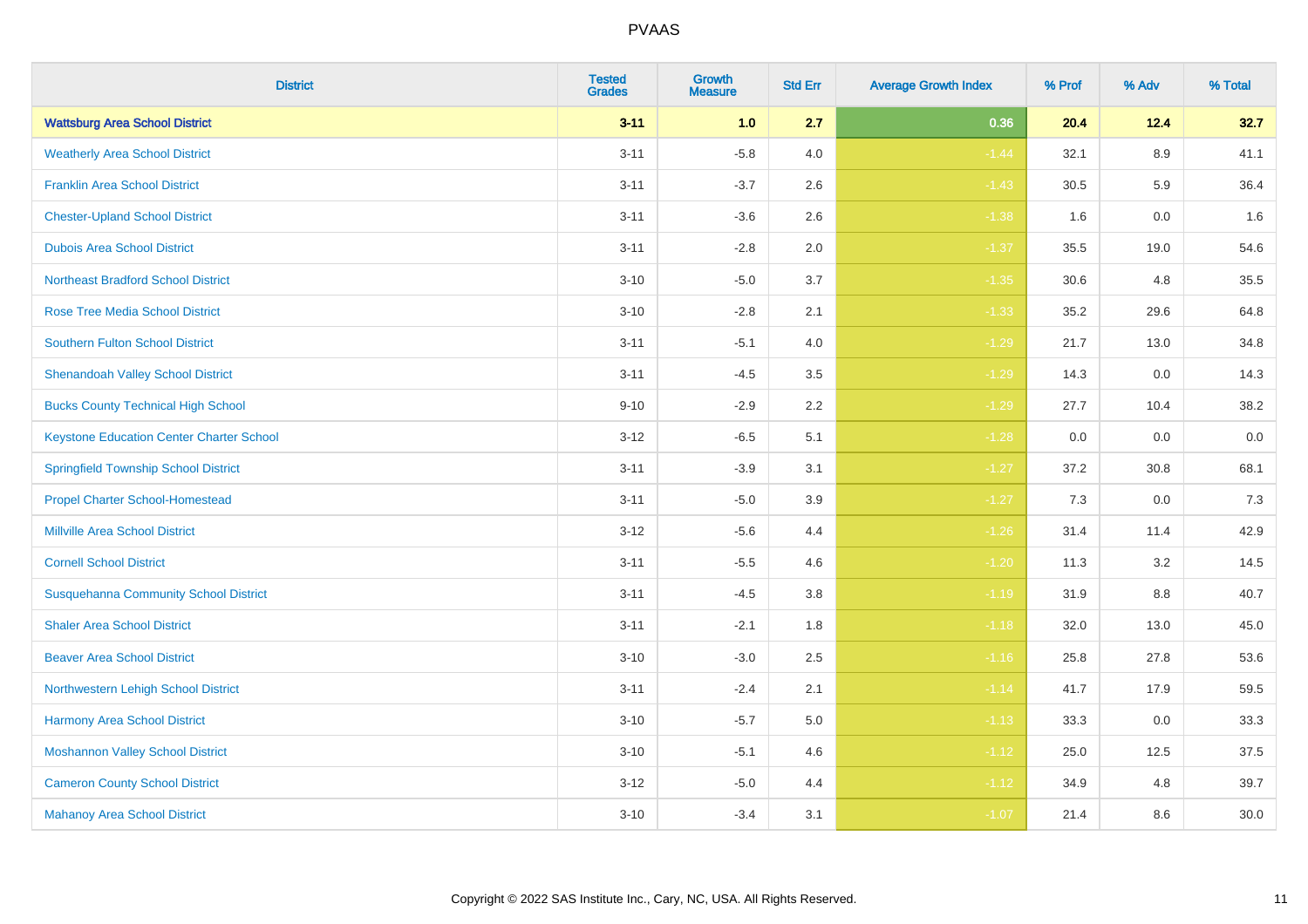| <b>District</b>                             | <b>Tested</b><br><b>Grades</b> | <b>Growth</b><br><b>Measure</b> | <b>Std Err</b> | <b>Average Growth Index</b> | % Prof | % Adv   | % Total |
|---------------------------------------------|--------------------------------|---------------------------------|----------------|-----------------------------|--------|---------|---------|
| <b>Wattsburg Area School District</b>       | $3 - 11$                       | 1.0                             | 2.7            | 0.36                        | 20.4   | 12.4    | 32.7    |
| <b>Shamokin Area School District</b>        | $3 - 11$                       | $-2.6$                          | 2.5            | $-1.06$                     | 19.6   | $9.8\,$ | 29.3    |
| <b>Sugar Valley Rural Charter School</b>    | $3 - 11$                       | $-3.6$                          | 3.7            | $-0.98$                     | 10.3   | 0.0     | 10.3    |
| <b>Northwest Area School District</b>       | $3 - 10$                       | $-3.2$                          | 3.3            | $-0.97$                     | 30.4   | 13.0    | 43.5    |
| <b>KIPP Dubois Charter School</b>           | $9 - 10$                       | $-3.0$                          | 3.1            | $-0.95$                     | 10.0   | 0.0     | 10.0    |
| <b>Propel Charter School-Montour</b>        | $3 - 10$                       | $-3.4$                          | 3.6            | $-0.93$                     | 7.7    | 0.0     | 7.7     |
| <b>Wyomissing Area School District</b>      | $3 - 12$                       | $-2.4$                          | 2.6            | $-0.92$                     | 25.6   | 28.1    | 53.7    |
| <b>Conneaut School District</b>             | $3 - 12$                       | $-2.3$                          | 2.6            | $-0.91$                     | 27.4   | 9.7     | 37.1    |
| <b>Uniontown Area School District</b>       | $3 - 11$                       | $-2.8$                          | 3.1            | $-0.91$                     | 31.7   | 7.3     | 39.0    |
| <b>Mount Union Area School District</b>     | $3 - 10$                       | $-2.5$                          | 2.8            | $-0.89$                     | 19.8   | 5.8     | 25.6    |
| <b>Reynolds School District</b>             | $3 - 10$                       | $-3.0$                          | 3.5            | $-0.87$                     | 27.3   | 9.1     | 36.4    |
| <b>Carbondale Area School District</b>      | $3 - 10$                       | $-2.8$                          | 3.2            | $-0.87$                     | 27.5   | 2.9     | 30.4    |
| <b>Minersville Area School District</b>     | $3 - 11$                       | $-2.9$                          | 3.4            | $-0.86$                     | 27.4   | 9.7     | 37.1    |
| <b>Northgate School District</b>            | $3 - 11$                       | $-3.0$                          | 3.4            | $-0.85$                     | 35.6   | 6.8     | 42.4    |
| Mastery Charter School - Shoemaker Campus   | $7 - 10$                       | $-2.3$                          | 2.8            | $-0.81$                     | 10.1   | 3.7     | 13.8    |
| <b>Roberto Clemente Charter School</b>      | $3 - 12$                       | $-3.3$                          | 4.1            | $-0.79$                     | 22.7   | 4.6     | 27.3    |
| <b>Bradford Area School District</b>        | $3 - 12$                       | $-1.8$                          | 2.3            | $-0.79$                     | 31.2   | 16.7    | 47.9    |
| Urban Pathways 6-12 Charter School          | $6 - 11$                       | $-4.1$                          | 5.7            | $-0.72$                     | 0.0    | 0.0     | $0.0\,$ |
| <b>Albert Gallatin Area School District</b> | $3 - 11$                       | $-1.7$                          | 2.3            | $-0.72$                     | 31.9   | 20.7    | 52.7    |
| <b>Valley Grove School District</b>         | $3 - 10$                       | $-4.0$                          | 5.5            | $-0.72$                     | 68.4   | 15.8    | 84.2    |
| <b>Norwin School District</b>               | $3 - 11$                       | $-1.1$                          | 1.6            | $-0.70$                     | 37.7   | 27.6    | 65.2    |
| <b>Tri-Valley School District</b>           | $3 - 10$                       | $-2.7$                          | 3.9            | $-0.69$                     | 31.0   | 9.5     | 40.5    |
| <b>Monessen City School District</b>        | $3 - 10$                       | $-3.9$                          | 5.6            | $-0.69$                     | 21.0   | 10.5    | 31.6    |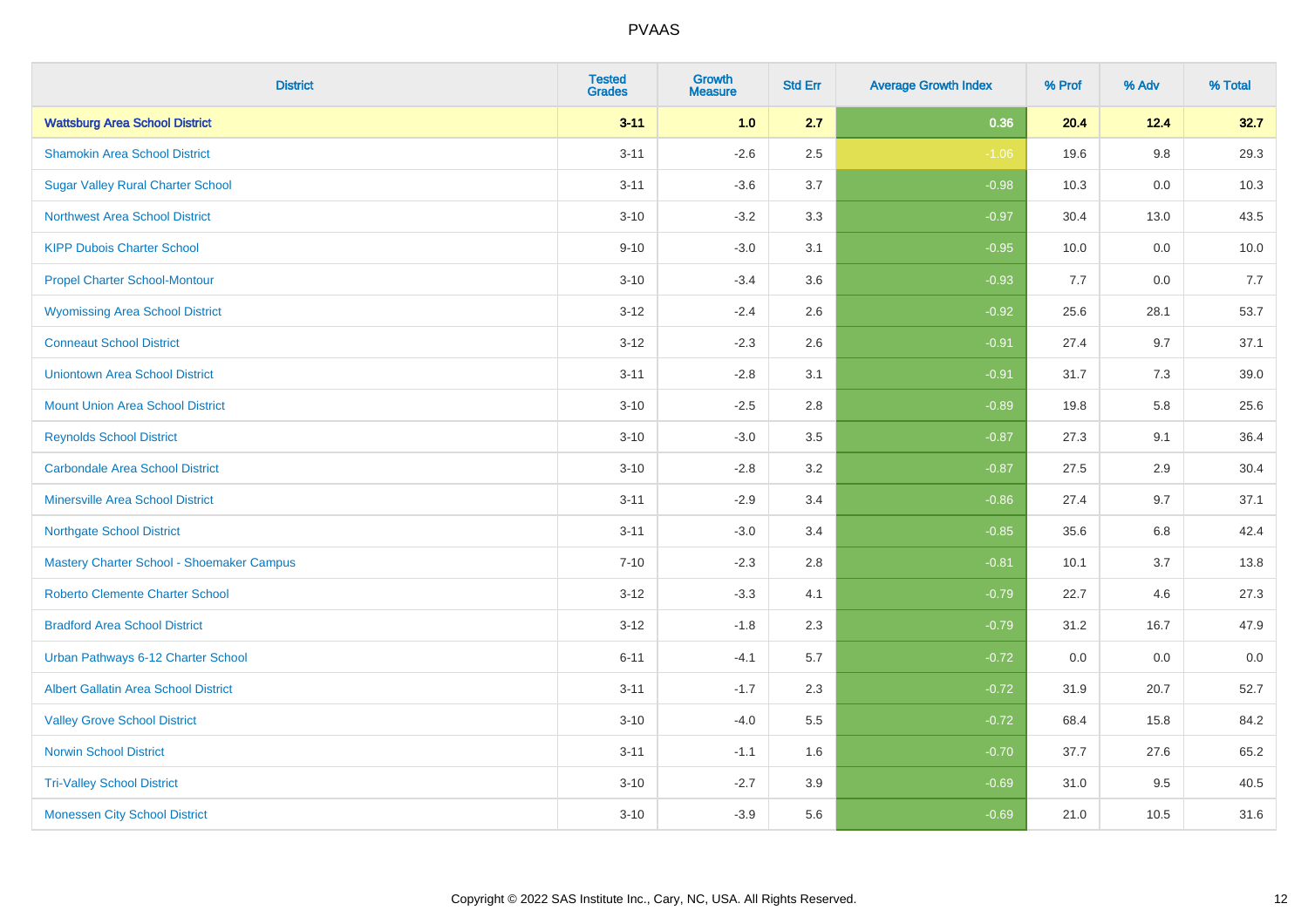| <b>District</b>                                         | <b>Tested</b><br><b>Grades</b> | <b>Growth</b><br><b>Measure</b> | <b>Std Err</b> | <b>Average Growth Index</b> | % Prof | % Adv | % Total |
|---------------------------------------------------------|--------------------------------|---------------------------------|----------------|-----------------------------|--------|-------|---------|
| <b>Wattsburg Area School District</b>                   | $3 - 11$                       | 1.0                             | 2.7            | 0.36                        | 20.4   | 12.4  | 32.7    |
| Northern Bedford County School District                 | $3 - 11$                       | $-2.3$                          | 3.3            | $-0.69$                     | 26.2   | 16.9  | 43.1    |
| <b>New Brighton Area School District</b>                | $3 - 11$                       | $-2.1$                          | 3.2            | $-0.65$                     | 31.5   | 11.1  | 42.6    |
| Propel Charter School - Braddock Hills                  | $3 - 11$                       | $-2.1$                          | 3.3            | $-0.63$                     | 4.8    | 3.2   | 8.1     |
| <b>Lebanon School District</b>                          | $3 - 11$                       | $-1.2$                          | 1.9            | $-0.63$                     | 15.2   | 6.4   | 21.6    |
| <b>Carlynton School District</b>                        | $3 - 11$                       | $-2.0$                          | 3.2            | $-0.62$                     | 27.9   | 5.2   | 33.1    |
| <b>Bangor Area School District</b>                      | $3 - 12$                       | $-1.2$                          | 2.0            | $-0.60$                     | 25.8   | 12.7  | 38.5    |
| <b>Exeter Township School District</b>                  | $3 - 11$                       | $-1.0$                          | 1.7            | $-0.58$                     | 27.2   | 15.6  | 42.8    |
| <b>South Eastern School District</b>                    | $3 - 11$                       | $-1.0$                          | 1.8            | $-0.55$                     | 36.4   | 17.1  | 53.5    |
| <b>Highlands School District</b>                        | $3 - 11$                       | $-1.3$                          | 2.3            | $-0.55$                     | 32.6   | 10.5  | 43.0    |
| <b>Penns Manor Area School District</b>                 | $3 - 12$                       | $-1.9$                          | 3.5            | $-0.55$                     | 24.2   | 3.8   | 28.0    |
| Center For Student Learning Charter School At Pennsbury | $6 - 12$                       | $-3.3$                          | 6.0            | $-0.55$                     | 23.1   | 0.0   | 23.1    |
| <b>Susq-Cyber Charter School</b>                        | $9 - 11$                       | $-3.2$                          | 5.8            | $-0.54$                     | 23.8   | 4.8   | 28.6    |
| Southeastern Greene School District                     | $3 - 10$                       | $-2.3$                          | 4.4            | $-0.53$                     | 29.0   | 9.7   | 38.7    |
| <b>Lakeview School District</b>                         | $3 - 11$                       | $-1.9$                          | 3.5            | $-0.53$                     | 41.5   | 12.3  | 53.8    |
| <b>York Academy Regional Charter School</b>             | $3 - 11$                       | $-2.3$                          | 4.4            | $-0.52$                     | 23.5   | 2.0   | 25.5    |
| <b>Allegheny Valley School District</b>                 | $3 - 11$                       | $-1.9$                          | 3.9            | $-0.48$                     | 31.8   | 11.4  | 43.2    |
| <b>Schuylkill Valley School District</b>                | $3 - 11$                       | $-1.0$                          | 2.2            | $-0.47$                     | 29.8   | 20.2  | 50.0    |
| <b>Chichester School District</b>                       | $3 - 11$                       | $-1.8$                          | 4.2            | $-0.44$                     | 40.0   | 14.0  | 54.0    |
| <b>Farrell Area School District</b>                     | $3 - 11$                       | $-1.9$                          | 4.2            | $-0.44$                     | 9.3    | 11.6  | 20.9    |
| <b>Burrell School District</b>                          | $3 - 11$                       | $-1.5$                          | 3.3            | $-0.44$                     | 27.8   | 17.7  | 45.6    |
| <b>Forest Area School District</b>                      | $3 - 11$                       | $-1.8$                          | 4.7            | $-0.37$                     | 18.9   | 15.1  | 34.0    |
| <b>Westmont Hilltop School District</b>                 | $3 - 11$                       | $-1.0$                          | 2.8            | $-0.36$                     | 33.3   | 14.7  | 48.0    |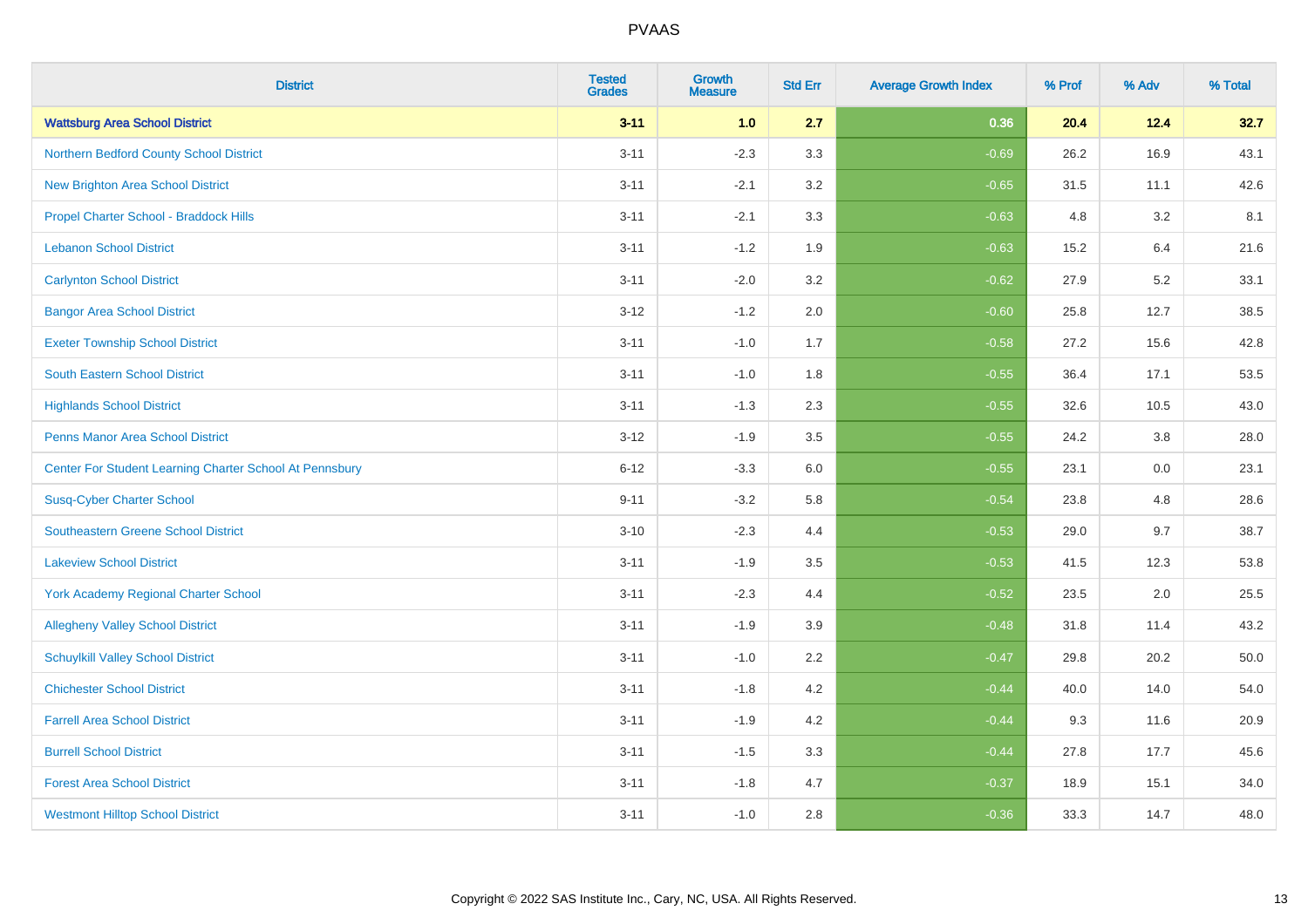| <b>District</b>                             | <b>Tested</b><br><b>Grades</b> | <b>Growth</b><br><b>Measure</b> | <b>Std Err</b> | <b>Average Growth Index</b> | % Prof | % Adv   | % Total |
|---------------------------------------------|--------------------------------|---------------------------------|----------------|-----------------------------|--------|---------|---------|
| <b>Wattsburg Area School District</b>       | $3 - 11$                       | 1.0                             | 2.7            | 0.36                        | 20.4   | 12.4    | 32.7    |
| <b>Pine Grove Area School District</b>      | $3 - 11$                       | $-1.1$                          | 3.0            | $-0.36$                     | 29.5   | 14.3    | 43.8    |
| <b>Everett Area School District</b>         | $3 - 11$                       | $-1.1$                          | 3.1            | $-0.34$                     | 34.2   | 13.2    | 47.4    |
| <b>MaST Community Charter School</b>        | $3 - 10$                       | $-0.9$                          | 2.5            | $-0.34$                     | 25.0   | 21.6    | 46.6    |
| <b>Clearfield Area School District</b>      | $3 - 10$                       | $-1.3$                          | 3.7            | $-0.34$                     | 43.9   | 24.6    | 68.4    |
| <b>Palmerton Area School District</b>       | $3 - 11$                       | $-0.9$                          | 2.7            | $-0.34$                     | 34.3   | 14.3    | 48.6    |
| <b>Forest City Regional School District</b> | $3 - 12$                       | $-1.2$                          | 3.6            | $-0.33$                     | 26.5   | 8.2     | 34.7    |
| <b>Clairton City School District</b>        | $3 - 11$                       | $-1.6$                          | 5.0            | $-0.32$                     | 3.8    | 0.5     | 4.4     |
| <b>Columbia Borough School District</b>     | $3 - 12$                       | $-1.1$                          | 3.6            | $-0.31$                     | 17.2   | 1.7     | 19.0    |
| Mastery Charter High School-Lenfest Campus  | $7 - 11$                       | $-1.8$                          | 5.8            | $-0.30$                     | 26.3   | 0.0     | 26.3    |
| South Allegheny School District             | $3 - 11$                       | $-0.9$                          | 3.1            | $-0.30$                     | 23.8   | 2.5     | 26.2    |
| <b>Northern Lebanon School District</b>     | $3 - 11$                       | $-0.7$                          | 2.3            | $-0.29$                     | 18.8   | 6.8     | 25.6    |
| <b>Cranberry Area School District</b>       | $3 - 12$                       | $-0.9$                          | 3.1            | $-0.29$                     | 25.5   | 9.7     | 35.2    |
| <b>Ferndale Area School District</b>        | $3 - 10$                       | $-1.1$                          | 4.1            | $-0.27$                     | 21.0   | 7.9     | 29.0    |
| <b>Blacklick Valley School District</b>     | $3 - 11$                       | $-0.9$                          | 3.9            | $-0.23$                     | 7.7    | 7.7     | 15.4    |
| <b>Evergreen Community Charter School</b>   | $6 - 11$                       | $-1.1$                          | 4.7            | $-0.23$                     | 34.6   | 26.9    | 61.5    |
| <b>Claysburg-Kimmel School District</b>     | $3 - 11$                       | $-1.2$                          | 5.2            | $-0.22$                     | 5.0    | $0.0\,$ | $5.0$   |
| <b>Fort Cherry School District</b>          | $3 - 10$                       | $-0.7$                          | 3.1            | $-0.21$                     | 30.6   | 14.1    | 44.7    |
| Jeannette City School District              | $3 - 11$                       | $-0.7$                          | 3.4            | $-0.20$                     | 26.8   | 4.1     | 30.9    |
| South Side Area School District             | $3 - 11$                       | $-0.6$                          | 3.1            | $-0.19$                     | 24.0   | 28.0    | 52.0    |
| <b>Central Greene School District</b>       | $3 - 11$                       | $-0.4$                          | 2.5            | $-0.15$                     | 27.8   | 14.8    | 42.6    |
| <b>Greencastle-Antrim School District</b>   | $3 - 11$                       | $-0.3$                          | 2.0            | $-0.14$                     | 30.9   | 22.2    | 53.1    |
| <b>Portage Area School District</b>         | $3 - 10$                       | $-0.5$                          | 3.3            | $-0.14$                     | 27.0   | 20.6    | 47.6    |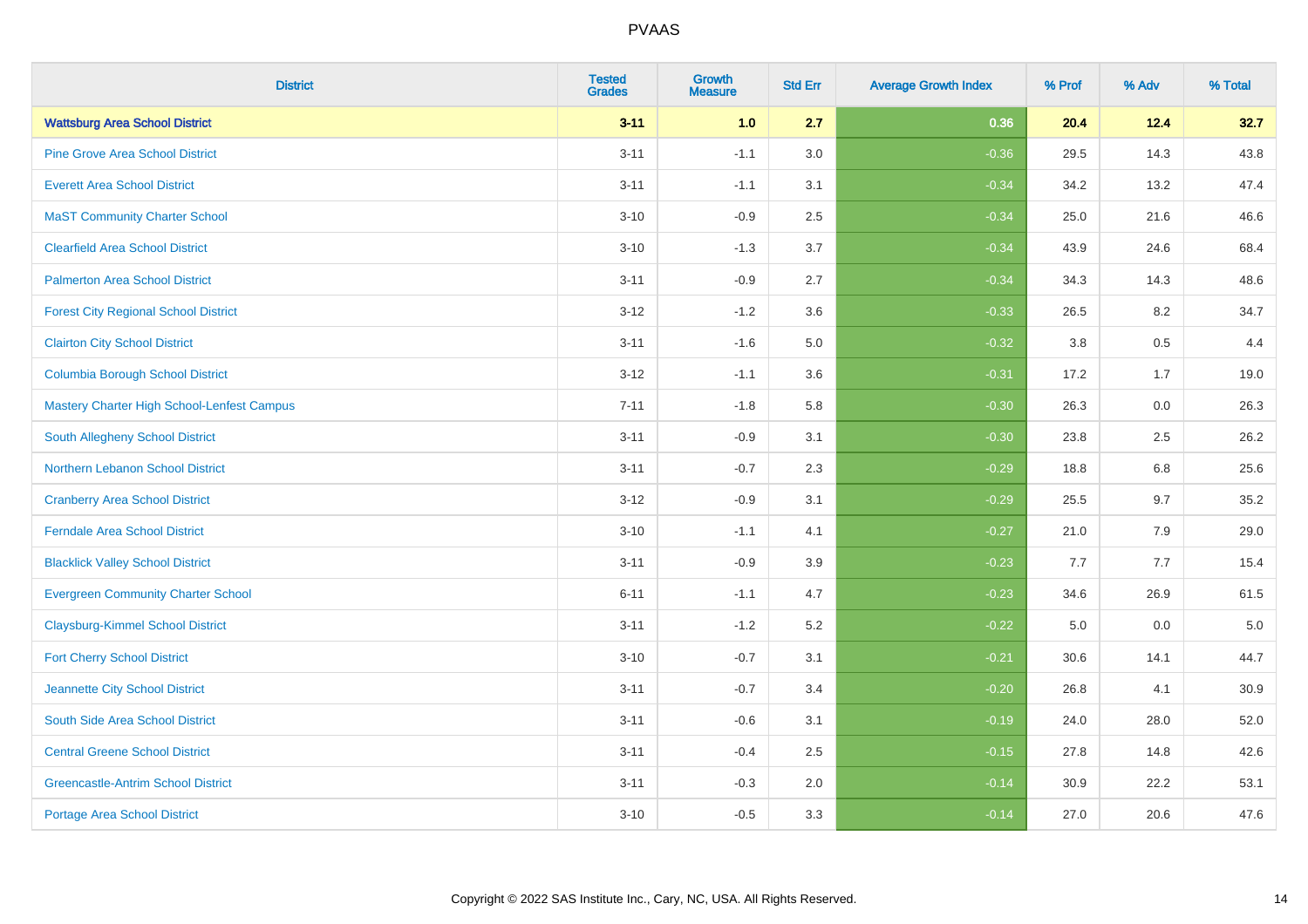| <b>District</b>                                  | <b>Tested</b><br><b>Grades</b> | <b>Growth</b><br><b>Measure</b> | <b>Std Err</b> | <b>Average Growth Index</b> | % Prof | % Adv   | % Total |
|--------------------------------------------------|--------------------------------|---------------------------------|----------------|-----------------------------|--------|---------|---------|
| <b>Wattsburg Area School District</b>            | $3 - 11$                       | 1.0                             | 2.7            | 0.36                        | 20.4   | 12.4    | 32.7    |
| <b>Otto-Eldred School District</b>               | $3 - 11$                       | $-0.5$                          | 3.5            | $-0.13$                     | 35.8   | 10.5    | 46.3    |
| <b>Fairfield Area School District</b>            | $3 - 11$                       | $-0.5$                          | 3.6            | $-0.13$                     | 43.9   | 6.1     | 50.0    |
| <b>Wilson Area School District</b>               | $3 - 11$                       | $-0.3$                          | 2.4            | $-0.12$                     | 35.4   | 14.6    | 50.0    |
| <b>Harrisburg City School District</b>           | $3 - 11$                       | $-0.2$                          | 2.0            | $-0.11$                     | 6.0    | 2.0     | 8.0     |
| <b>Brockway Area School District</b>             | $3 - 11$                       | $-0.4$                          | 3.5            | $-0.11$                     | 41.2   | 13.8    | 55.0    |
| Lehigh Career & Technical Institute              | $10 - 12$                      | $-0.7$                          | 6.3            | $-0.11$                     | 36.4   | 4.6     | 40.9    |
| <b>Freeport Area School District</b>             | $3 - 10$                       | $-0.2$                          | 2.1            | $-0.10$                     | 37.4   | 29.8    | 67.2    |
| <b>Northern Cambria School District</b>          | $3 - 11$                       | $-0.3$                          | 3.4            | $-0.09$                     | 26.5   | 1.2     | 27.7    |
| <b>Warren County School District</b>             | $3 - 11$                       | $-0.1$                          | 1.6            | $-0.06$                     | 26.7   | 9.7     | 36.4    |
| Southern Tioga School District                   | $3 - 11$                       | $-0.1$                          | 2.8            | $-0.03$                     | 26.3   | 10.3    | 36.6    |
| <b>Penn Hills School District</b>                | $3 - 11$                       | 0.0                             | 2.4            | 0.02                        | 18.4   | 7.1     | 25.6    |
| Community Academy Of Philadelphia Charter School | $3 - 11$                       | 0.1                             | 2.6            | 0.06                        | 9.7    | $2.6\,$ | 12.4    |
| Altoona Area School District                     | $3 - 12$                       | 0.1                             | 1.5            | 0.07                        | 29.0   | 13.8    | 42.8    |
| <b>Central Columbia School District</b>          | $3 - 12$                       | 0.3                             | 2.3            | 0.12                        | 25.4   | 37.6    | 63.0    |
| <b>Garnet Valley School District</b>             | $3 - 10$                       | 0.2                             | 1.7            | 0.13                        | 34.9   | 26.4    | 61.3    |
| <b>Tidioute Community Charter School</b>         | $3 - 11$                       | 0.8                             | 4.4            | 0.19                        | 18.1   | 6.9     | 25.0    |
| <b>Tulpehocken Area School District</b>          | $3 - 12$                       | 1.0                             | 4.9            | 0.20                        | 11.5   | 23.1    | 34.6    |
| <b>Ridley School District</b>                    | $3 - 12$                       | 0.3                             | 1.6            | 0.21                        | 32.0   | 10.7    | 42.6    |
| Hamburg Area School District                     | $3 - 11$                       | 0.6                             | 2.4            | 0.25                        | 28.0   | 15.5    | 43.6    |
| <b>Shippensburg Area School District</b>         | $3 - 11$                       | 0.5                             | 1.8            | 0.26                        | 23.5   | 22.8    | 46.3    |
| <b>Jersey Shore Area School District</b>         | $3 - 11$                       | 0.7                             | 2.5            | 0.27                        | 39.3   | 13.6    | 52.9    |
| <b>Marion Center Area School District</b>        | $3 - 10$                       | 0.8                             | 2.9            | 0.27                        | 23.3   | 11.1    | 34.4    |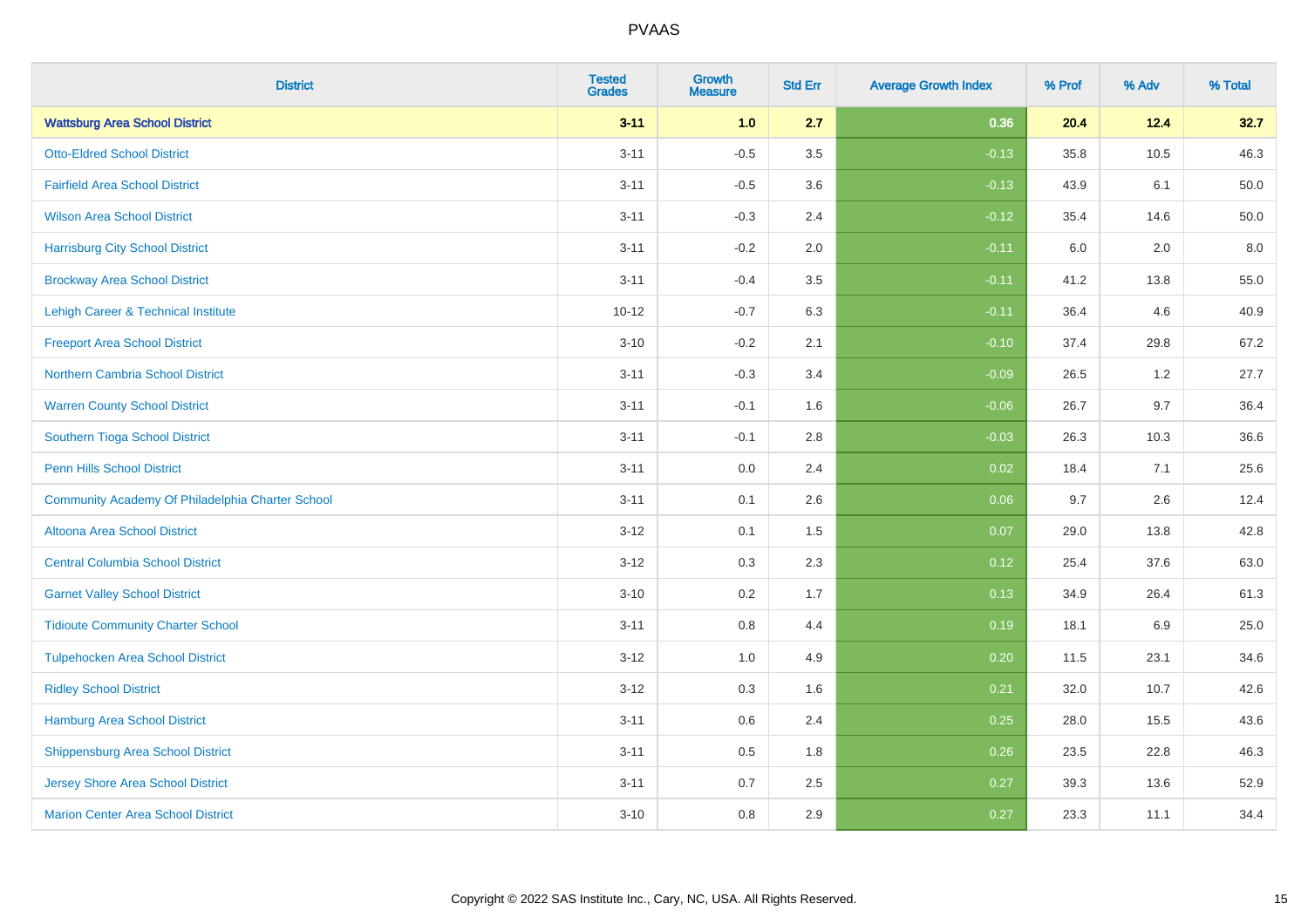| <b>District</b>                                    | <b>Tested</b><br><b>Grades</b> | <b>Growth</b><br><b>Measure</b> | <b>Std Err</b> | <b>Average Growth Index</b> | % Prof | % Adv | % Total |
|----------------------------------------------------|--------------------------------|---------------------------------|----------------|-----------------------------|--------|-------|---------|
| <b>Wattsburg Area School District</b>              | $3 - 11$                       | 1.0                             | 2.7            | 0.36                        | 20.4   | 12.4  | 32.7    |
| <b>Tech Freire Charter School</b>                  | $9 - 11$                       | 0.7                             | 2.5            | 0.27                        | 3.6    | 0.0   | 3.6     |
| <b>New Foundations Charter School</b>              | $3 - 11$                       | 0.6                             | 2.2            | 0.29                        | 22.4   | 4.0   | 26.4    |
| South Williamsport Area School District            | $3 - 10$                       | 0.9                             | 3.1            | 0.31                        | 38.4   | 11.6  | 50.0    |
| <b>Hopewell Area School District</b>               | $3 - 11$                       | 0.8                             | 2.6            | 0.31                        | 34.5   | 12.4  | 46.9    |
| <b>Wilson School District</b>                      | $3 - 12$                       | $0.5\,$                         | 1.5            | 0.32                        | 30.4   | 25.5  | 55.9    |
| <b>Avella Area School District</b>                 | $3 - 12$                       | 1.6                             | 4.7            | 0.34                        | 34.8   | 7.2   | 42.0    |
| <b>North Star School District</b>                  | $3 - 11$                       | 1.1                             | 3.3            | 0.34                        | 26.2   | 20.0  | 46.2    |
| <b>Wattsburg Area School District</b>              | $3 - 11$                       | 1.0                             | 2.7            | 0.36                        | 20.4   | 12.4  | 32.7    |
| <b>Upper Adams School District</b>                 | $3 - 11$                       | $0.9\,$                         | 2.5            | 0.37                        | 33.0   | 17.0  | 50.0    |
| Pennsylvania Cyber Charter School                  | $3 - 11$                       | 0.6                             | 1.5            | 0.37                        | 20.8   | 8.1   | 28.9    |
| <b>Reach Cyber Charter School</b>                  | $3 - 11$                       | 1.4                             | 3.6            | 0.40                        | 32.9   | 15.2  | 48.1    |
| <b>Austin Area School District</b>                 | $3 - 11$                       | 2.6                             | 6.0            | 0.43                        | 25.0   | 18.8  | 43.8    |
| <b>Brentwood Borough School District</b>           | $3 - 11$                       | 1.3                             | 3.0            | 0.44                        | 20.2   | 16.0  | 36.2    |
| <b>MaST Community Charter School II</b>            | $3 - 10$                       | 1.4                             | 3.0            | 0.45                        | 16.1   | 4.6   | 20.7    |
| Philadelphia Electrical & Tech Charter High School | $10 - 10$                      | 1.2                             | 2.6            | 0.45                        | 0.9    | 0.0   | 0.9     |
| <b>Annville-Cleona School District</b>             | $3 - 12$                       | 1.1                             | 2.4            | 0.45                        | 34.8   | 13.6  | 48.5    |
| Daniel Boone Area School District                  | $3 - 12$                       | 0.9                             | 1.9            | 0.46                        | 28.9   | 22.0  | 51.0    |
| Juniata Valley School District                     | $3 - 11$                       | 1.6                             | 3.2            | 0.51                        | 23.1   | 9.4   | 32.5    |
| Shenango Area School District                      | $3 - 11$                       | 1.7                             | 3.2            | 0.52                        | 41.4   | 13.8  | 55.3    |
| <b>Seneca Valley School District</b>               | $3 - 11$                       | $0.8\,$                         | 1.4            | 0.54                        | 40.6   | 25.2  | 65.8    |
| <b>Oley Valley School District</b>                 | $3 - 11$                       | 1.4                             | 2.4            | 0.56                        | 37.4   | 23.9  | 61.4    |
| <b>Upper Moreland Township School District</b>     | $3 - 11$                       | 1.1                             | 2.0            | 0.56                        | 24.8   | 26.6  | 51.3    |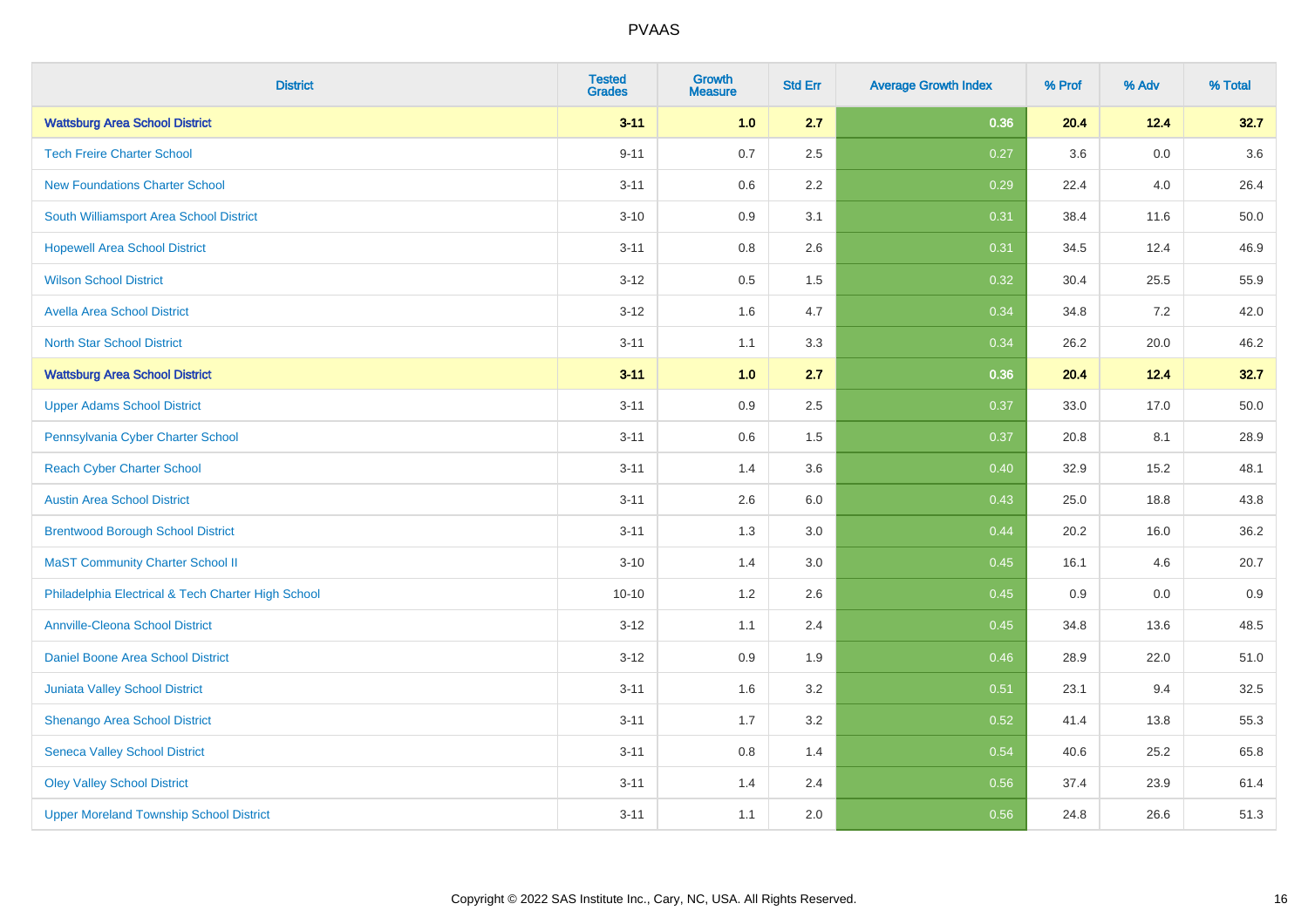| <b>District</b>                          | <b>Tested</b><br><b>Grades</b> | <b>Growth</b><br><b>Measure</b> | <b>Std Err</b> | <b>Average Growth Index</b> | % Prof | % Adv | % Total |
|------------------------------------------|--------------------------------|---------------------------------|----------------|-----------------------------|--------|-------|---------|
| <b>Wattsburg Area School District</b>    | $3 - 11$                       | 1.0                             | 2.7            | 0.36                        | 20.4   | 12.4  | 32.7    |
| <b>Abington School District</b>          | $3 - 10$                       | 0.9                             | 1.6            | 0.57                        | 29.7   | 28.7  | 58.4    |
| <b>Sullivan County School District</b>   | $3 - 10$                       | 2.5                             | 4.3            | 0.58                        | 43.6   | 7.7   | 51.3    |
| <b>Bethlehem-Center School District</b>  | $3 - 10$                       | 2.1                             | 3.5            | 0.59                        | 32.3   | 4.6   | 36.9    |
| <b>Bensalem Township School District</b> | $3 - 11$                       | 1.0                             | 1.6            | 0.63                        | 24.3   | 10.7  | 34.9    |
| <b>Belmont Charter School</b>            | $3 - 10$                       | 2.2                             | 3.4            | 0.64                        | 5.3    | 1.8   | 7.0     |
| Mastery Charter School - Pickett Campus  | $6 - 10$                       | 2.7                             | 4.2            | 0.65                        | 20.6   | 0.0   | 20.6    |
| <b>Union School District</b>             | $3 - 12$                       | 2.5                             | 3.7            | 0.69                        | 17.9   | 10.4  | 28.4    |
| <b>Springfield School District</b>       | $3 - 11$                       | 1.2                             | 1.7            | 0.69                        | 31.8   | 25.2  | 56.9    |
| <b>Williams Valley School District</b>   | $3 - 11$                       | 2.6                             | 3.7            | 0.69                        | 17.0   | 5.1   | 22.0    |
| <b>Mercer Area School District</b>       | $3 - 11$                       | 2.2                             | 3.1            | 0.70                        | 24.4   | 11.8  | 36.2    |
| <b>Forest Hills School District</b>      | $3 - 11$                       | 1.8                             | 2.5            | 0.71                        | 28.8   | 10.3  | 39.1    |
| <b>Tunkhannock Area School District</b>  | $3 - 11$                       | 1.4                             | 2.0            | 0.71                        | 29.8   | 18.1  | 47.9    |
| <b>School Lane Charter School</b>        | $3 - 11$                       | 2.6                             | 3.6            | 0.72                        | 23.1   | 18.7  | 41.8    |
| <b>Lewisburg Area School District</b>    | $3 - 11$                       | 1.7                             | 2.4            | 0.72                        | 35.9   | 35.9  | 71.8    |
| Penn-Delco School District               | $3 - 11$                       | 1.3                             | 1.8            | 0.75                        | 26.5   | 12.6  | 39.1    |
| North Clarion County School District     | $3 - 12$                       | 3.4                             | 4.1            | 0.83                        | 45.0   | 18.8  | 63.8    |
| <b>Moon Area School District</b>         | $3 - 11$                       | 1.5                             | 1.8            | 0.86                        | 34.5   | 25.5  | 60.0    |
| <b>Blackhawk School District</b>         | $3 - 11$                       | 2.0                             | 2.3            | 0.87                        | 34.6   | 20.7  | 55.3    |
| Aspira Bilingual Cyber Charter School    | $3 - 11$                       | 5.1                             | 5.8            | 0.87                        | 4.8    | 0.0   | 4.8     |
| Hope For Hyndman Charter School          | $3 - 11$                       | 5.1                             | 5.8            | 0.88                        | 14.3   | 7.1   | 21.4    |
| <b>Pottstown School District</b>         | $3 - 12$                       | 2.0                             | 2.2            | 0.88                        | 19.4   | 6.2   | 25.6    |
| <b>Clarion Area School District</b>      | $3 - 11$                       | 3.2                             | 3.7            | 0.88                        | 31.7   | 13.3  | 45.0    |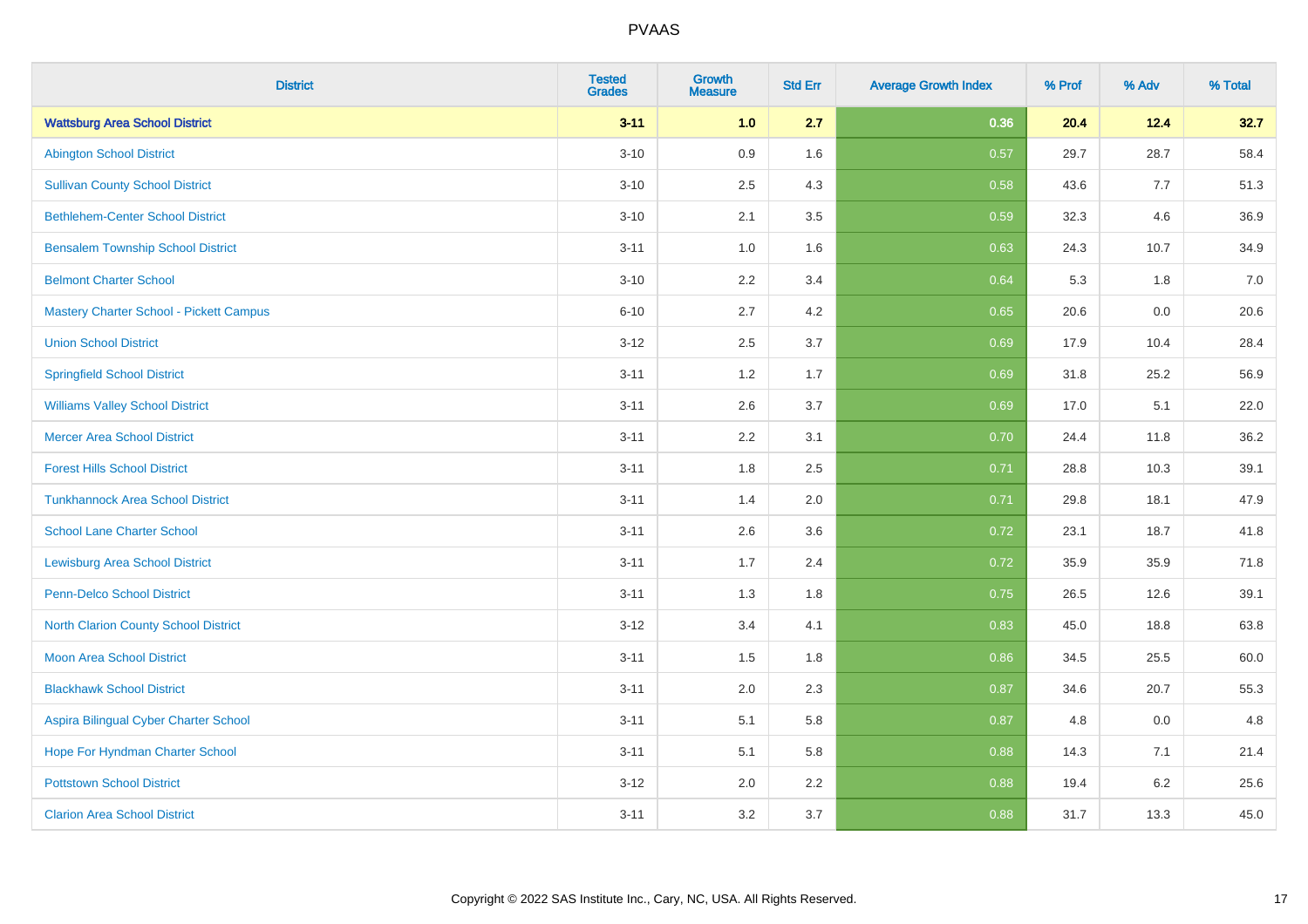| <b>District</b>                                 | <b>Tested</b><br><b>Grades</b> | <b>Growth</b><br><b>Measure</b> | <b>Std Err</b> | <b>Average Growth Index</b> | % Prof | % Adv | % Total |
|-------------------------------------------------|--------------------------------|---------------------------------|----------------|-----------------------------|--------|-------|---------|
| <b>Wattsburg Area School District</b>           | $3 - 11$                       | 1.0                             | 2.7            | 0.36                        | 20.4   | 12.4  | 32.7    |
| <b>Eastern Lancaster County School District</b> | $3 - 12$                       | 2.9                             | 3.2            | 0.91                        | 35.2   | 36.4  | 71.6    |
| <b>Centennial School District</b>               | $3 - 10$                       | 1.5                             | 1.5            | 0.98                        | 23.6   | 12.4  | 36.0    |
| <b>West Jefferson Hills School District</b>     | $3 - 11$                       | 1.9                             | 1.9            | 0.99                        | 34.8   | 27.3  | 62.1    |
| <b>Galeton Area School District</b>             | $3 - 11$                       | 5.4                             | 5.4            | 1.01                        | 33.3   | 22.2  | 55.6    |
| Esperanza Academy Charter School                | $4 - 11$                       | 2.1                             | 2.1            | $1.01$                      | 14.2   | 3.6   | 17.8    |
| <b>Brownsville Area School District</b>         | $3 - 12$                       | 3.9                             | 3.8            | 1.04                        | 22.0   | 8.5   | 30.5    |
| <b>Sharpsville Area School District</b>         | $3 - 11$                       | 3.8                             | 3.7            | 1.04                        | 41.1   | 23.2  | 64.3    |
| <b>Bermudian Springs School District</b>        | $3 - 11$                       | 2.5                             | 2.4            | 1.05                        | 31.8   | 23.5  | 55.3    |
| <b>Haverford Township School District</b>       | $3 - 11$                       | 1.4                             | 1.4            | 1.05                        | 36.7   | 26.3  | 63.0    |
| <b>Athens Area School District</b>              | $3 - 11$                       | 2.6                             | 2.3            | 1.11                        | 34.9   | 12.3  | 47.3    |
| <b>Southeast Delco School District</b>          | $3 - 10$                       | 3.9                             | 3.5            | 1.12                        | 18.6   | 3.4   | 22.0    |
| Esperanza Cyber Charter School                  | $3 - 11$                       | 7.1                             | 6.1            | 1.15                        | 8.8    | 2.9   | 11.8    |
| People For People Charter School                | $3 - 12$                       | 6.4                             | 5.6            | 1.15                        | 2.4    | 0.0   | 2.4     |
| <b>Newport School District</b>                  | $3 - 12$                       | $3.8\,$                         | 3.3            | 1.17                        | 38.8   | 10.4  | 49.2    |
| <b>Solanco School District</b>                  | $3 - 11$                       | 2.2                             | 1.8            | 1.18                        | 27.2   | 15.0  | 42.3    |
| <b>Upper Dublin School District</b>             | $3 - 12$                       | 2.1                             | 1.8            | 1.19                        | 34.7   | 30.0  | 64.7    |
| <b>Bellwood-Antis School District</b>           | $3 - 10$                       | 3.5                             | 2.8            | 1.24                        | 40.9   | 19.4  | 60.2    |
| <b>Bloomsburg Area School District</b>          | $3 - 10$                       | 4.3                             | 3.4            | 1.26                        | 36.5   | 20.6  | 57.1    |
| Johnsonburg Area School District                | $3 - 11$                       | 5.0                             | 3.9            | 1.27                        | 35.5   | 11.8  | 47.4    |
| <b>Purchase Line School District</b>            | $3 - 12$                       | 4.3                             | 3.3            | 1.30                        | 32.3   | 9.0   | 41.4    |
| Pennsylvania Virtual Charter School             | $3 - 11$                       | 4.4                             | 3.4            | 1.31                        | 29.8   | 21.2  | 51.0    |
| <b>Ringgold School District</b>                 | $3 - 11$                       | 2.9                             | 2.2            | 1.32                        | 23.8   | 13.3  | 37.1    |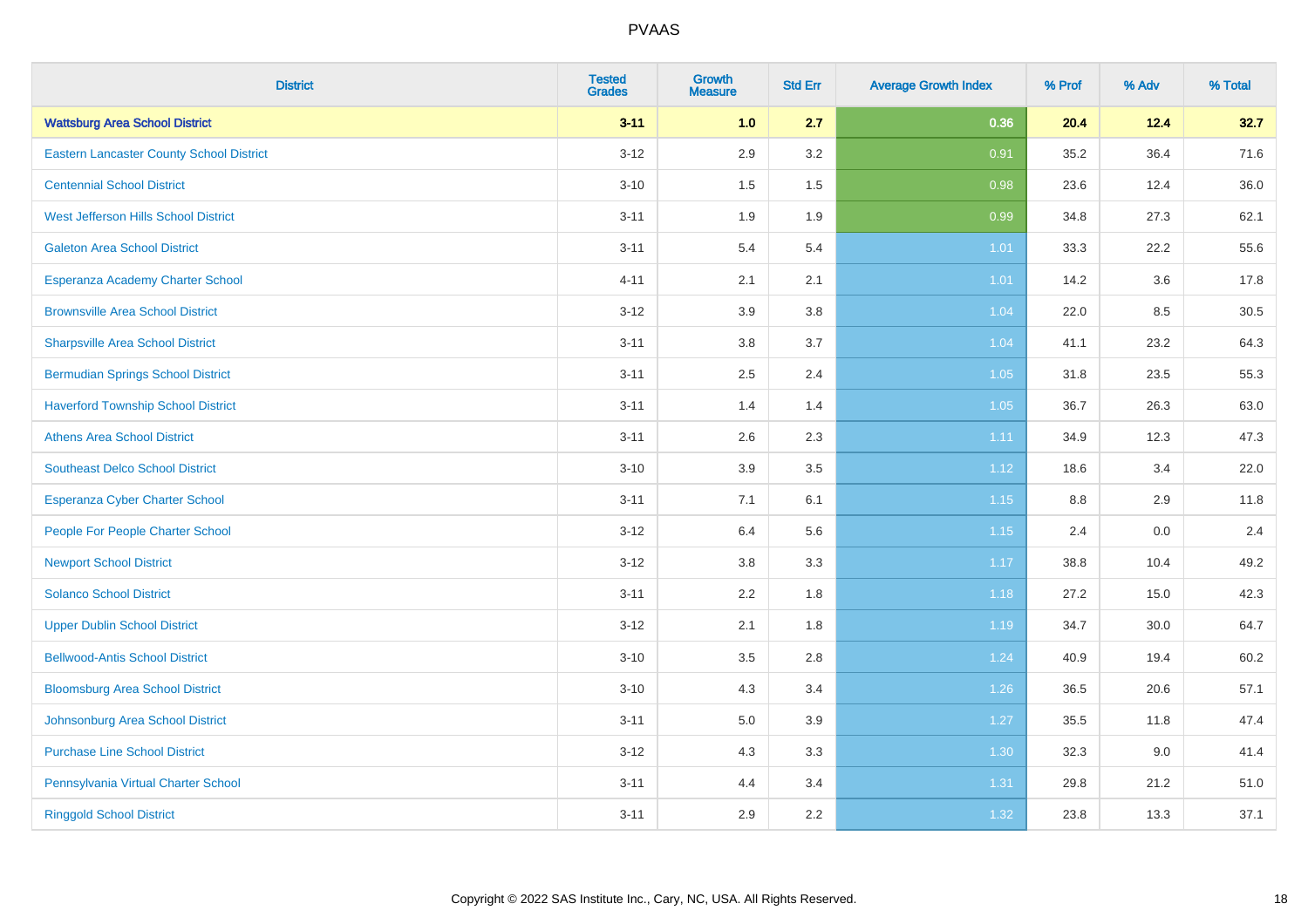| <b>District</b>                                | <b>Tested</b><br><b>Grades</b> | <b>Growth</b><br><b>Measure</b> | <b>Std Err</b> | <b>Average Growth Index</b> | % Prof | % Adv | % Total |
|------------------------------------------------|--------------------------------|---------------------------------|----------------|-----------------------------|--------|-------|---------|
| <b>Wattsburg Area School District</b>          | $3 - 11$                       | 1.0                             | 2.7            | 0.36                        | 20.4   | 12.4  | 32.7    |
| <b>Keystone School District</b>                | $3 - 11$                       | 7.8                             | 5.7            | 1.37                        | 35.0   | 45.0  | 80.0    |
| Philipsburg-Osceola Area School District       | $3 - 11$                       | 4.1                             | 3.0            | 1.37                        | 22.5   | 16.2  | 38.8    |
| <b>Chestnut Ridge School District</b>          | $3 - 12$                       | 4.0                             | 2.9            | 1.38                        | 33.2   | 11.0  | 44.2    |
| <b>Conemaugh Township Area School District</b> | $3 - 12$                       | 4.8                             | 3.5            | 1.39                        | 30.9   | 27.8  | 58.8    |
| <b>Western Wayne School District</b>           | $3 - 11$                       | 3.6                             | 2.6            | 1.39                        | 30.8   | 16.2  | 47.0    |
| <b>Mastery Charter School - Thomas Campus</b>  | $3 - 10$                       | 7.9                             | 5.7            | 1.39                        | 12.5   | 0.0   | 12.5    |
| <b>Midd-West School District</b>               | $3 - 11$                       | 3.6                             | 2.6            | 1.42                        | 28.6   | 25.0  | 53.6    |
| <b>Conestoga Valley School District</b>        | $3 - 11$                       | 2.4                             | 1.7            | 1.43                        | 35.0   | 23.5  | 58.5    |
| Susquehanna Township School District           | $3 - 12$                       | 3.9                             | 2.7            | 1.45                        | 19.0   | 13.1  | 32.0    |
| <b>Northern Potter School District</b>         | $3 - 12$                       | $6.8\,$                         | 4.6            | 1.48                        | 30.6   | 11.1  | 41.7    |
| South Western School District                  | $3 - 12$                       | 2.5                             | 1.7            | 1.48                        | 36.2   | 19.7  | 55.9    |
| <b>Smethport Area School District</b>          | $3 - 12$                       | 5.8                             | 3.8            | 1.52                        | 24.6   | 20.0  | 44.6    |
| <b>Gateway School District</b>                 | $3 - 11$                       | 3.1                             | 2.0            | 1.55                        | 35.7   | 18.5  | 54.2    |
| <b>Fort Leboeuf School District</b>            | $3 - 11$                       | 3.5                             | 2.2            | 1.58                        | 32.0   | 16.8  | 48.8    |
| <b>Salisbury Township School District</b>      | $3 - 11$                       | 5.8                             | 3.6            | 1.62                        | 24.4   | 12.6  | 37.0    |
| <b>Halifax Area School District</b>            | $3 - 11$                       | 5.8                             | 3.5            | 1.64                        | 32.1   | 18.9  | 50.9    |
| Dr Robert Ketterer Charter School Inc          | $6 - 12$                       | 7.1                             | 4.3            | 1.66                        | 7.3    | 1.7   | 9.0     |
| <b>Waynesboro Area School District</b>         | $3 - 12$                       | 3.0                             | 1.8            | 1.67                        | 26.0   | 23.5  | 49.5    |
| <b>West Shore School District</b>              | $3-12$                         | 2.2                             | 1.3            | 1.68                        | 31.8   | 15.2  | 47.1    |
| <b>Penn-Trafford School District</b>           | $3 - 11$                       | 2.9                             | 1.8            | 1.68                        | 46.3   | 26.2  | 72.5    |
| <b>Port Allegany School District</b>           | $3 - 11$                       | 6.5                             | 3.7            | 1.74                        | 26.4   | 11.3  | 37.7    |
| Multicultural Academy Charter School           | $9 - 11$                       | 6.0                             | 3.4            | 1.77                        | 12.3   | 0.0   | 12.3    |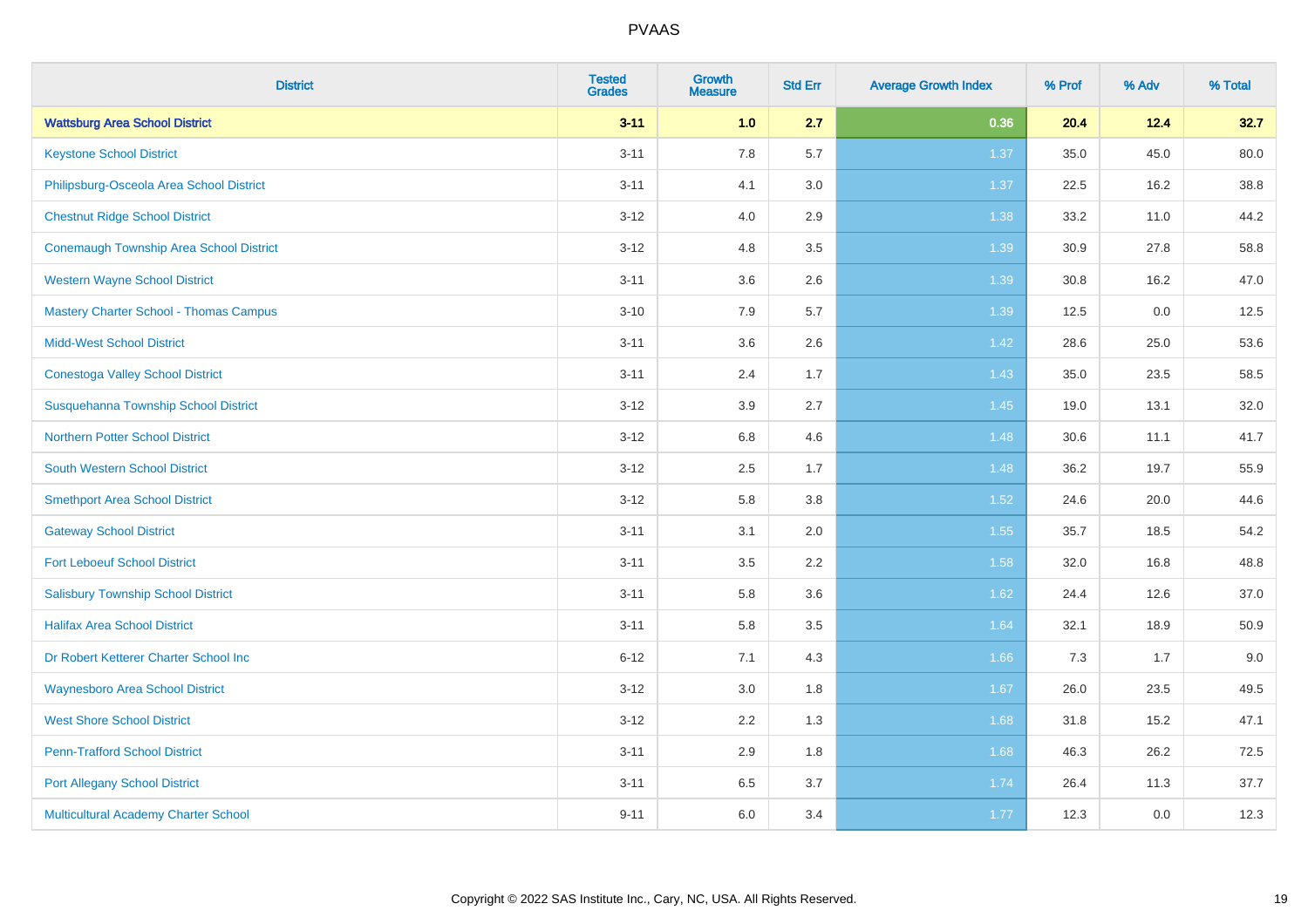| <b>District</b>                               | <b>Tested</b><br><b>Grades</b> | <b>Growth</b><br><b>Measure</b> | <b>Std Err</b> | <b>Average Growth Index</b> | % Prof | % Adv   | % Total |
|-----------------------------------------------|--------------------------------|---------------------------------|----------------|-----------------------------|--------|---------|---------|
| <b>Wattsburg Area School District</b>         | $3 - 11$                       | 1.0                             | 2.7            | 0.36                        | 20.4   | 12.4    | 32.7    |
| <b>Wyalusing Area School District</b>         | $3 - 12$                       | 5.7                             | $3.2\,$        | 1.78                        | 38.6   | 12.9    | 51.4    |
| Leechburg Area School District                | $3 - 11$                       | 7.0                             | 3.9            | 1.79                        | 37.7   | 4.9     | 42.6    |
| Mt Lebanon School District                    | $3 - 11$                       | 2.4                             | 1.3            | 1.79                        | 39.3   | 37.4    | 76.8    |
| <b>Sayre Area School District</b>             | $3 - 11$                       | 5.8                             | 3.2            | 1.81                        | 30.3   | 21.0    | 51.3    |
| <b>Perkiomen Valley School District</b>       | $3 - 11$                       | 2.7                             | 1.5            | 1.83                        | 35.0   | 25.3    | 60.3    |
| <b>Central Valley School District</b>         | $3 - 10$                       | 4.7                             | 2.6            | 1.83                        | 37.8   | 18.5    | 56.3    |
| <b>Eastern Lebanon County School District</b> | $3 - 11$                       | 4.0                             | 2.1            | 1.89                        | 23.5   | 11.5    | 35.0    |
| <b>United School District</b>                 | $3 - 11$                       | 6.3                             | 3.3            | 1.89                        | 38.8   | 16.3    | 55.0    |
| <b>Spring Grove Area School District</b>      | $3 - 11$                       | 3.9                             | 2.0            | 1.90                        | 30.0   | 23.0    | 53.0    |
| <b>Oswayo Valley School District</b>          | $3 - 12$                       | 9.9                             | 5.1            | 1.93                        | 26.5   | 44.1    | 70.6    |
| South Middleton School District               | $3 - 11$                       | 4.4                             | 2.2            | 1.95                        | 31.1   | 16.4    | 47.5    |
| Pennsylvania Distance Learning Charter School | $3 - 12$                       | 6.8                             | 3.4            | 1.99                        | 19.8   | $6.2\,$ | 25.9    |
| <b>Benton Area School District</b>            | $3 - 10$                       | 8.1                             | 4.0            | 2.01                        | 35.7   | 28.6    | 64.3    |
| <b>Keystone Central School District</b>       | $3 - 11$                       | 3.6                             | 1.8            | 2.04                        | 27.1   | 14.6    | 41.8    |
| Northampton Area School District              | $3 - 11$                       | 3.2                             | 1.5            | 2.05                        | 29.8   | 17.9    | 47.7    |
| Northeastern York School District             | $3 - 11$                       | 3.8                             | 1.8            | 2.11                        | 32.7   | 21.0    | 53.7    |
| <b>Muncy School District</b>                  | $3 - 11$                       | 6.9                             | 3.3            | 2.12                        | 37.6   | 18.8    | 56.4    |
| <b>Mckeesport Area School District</b>        | $3 - 12$                       | 4.6                             | 2.2            | 2.14                        | 21.1   | 4.4     | 25.5    |
| <b>Brookville Area School District</b>        | $3 - 11$                       | 6.8                             | 3.1            | 2.19                        | 46.1   | 14.6    | 60.7    |
| Mastery Charter School - Hardy Williams       | $3 - 11$                       | 6.6                             | 3.0            | 2.21                        | 24.7   | 1.2     | 25.9    |
| <b>Blue Ridge School District</b>             | $3 - 11$                       | 8.3                             | 3.7            | 2.24                        | 29.6   | 9.3     | 38.9    |
| <b>Wallingford-Swarthmore School District</b> | $3 - 10$                       | 5.0                             | 2.2            | 2.25                        | 33.3   | 37.1    | 70.4    |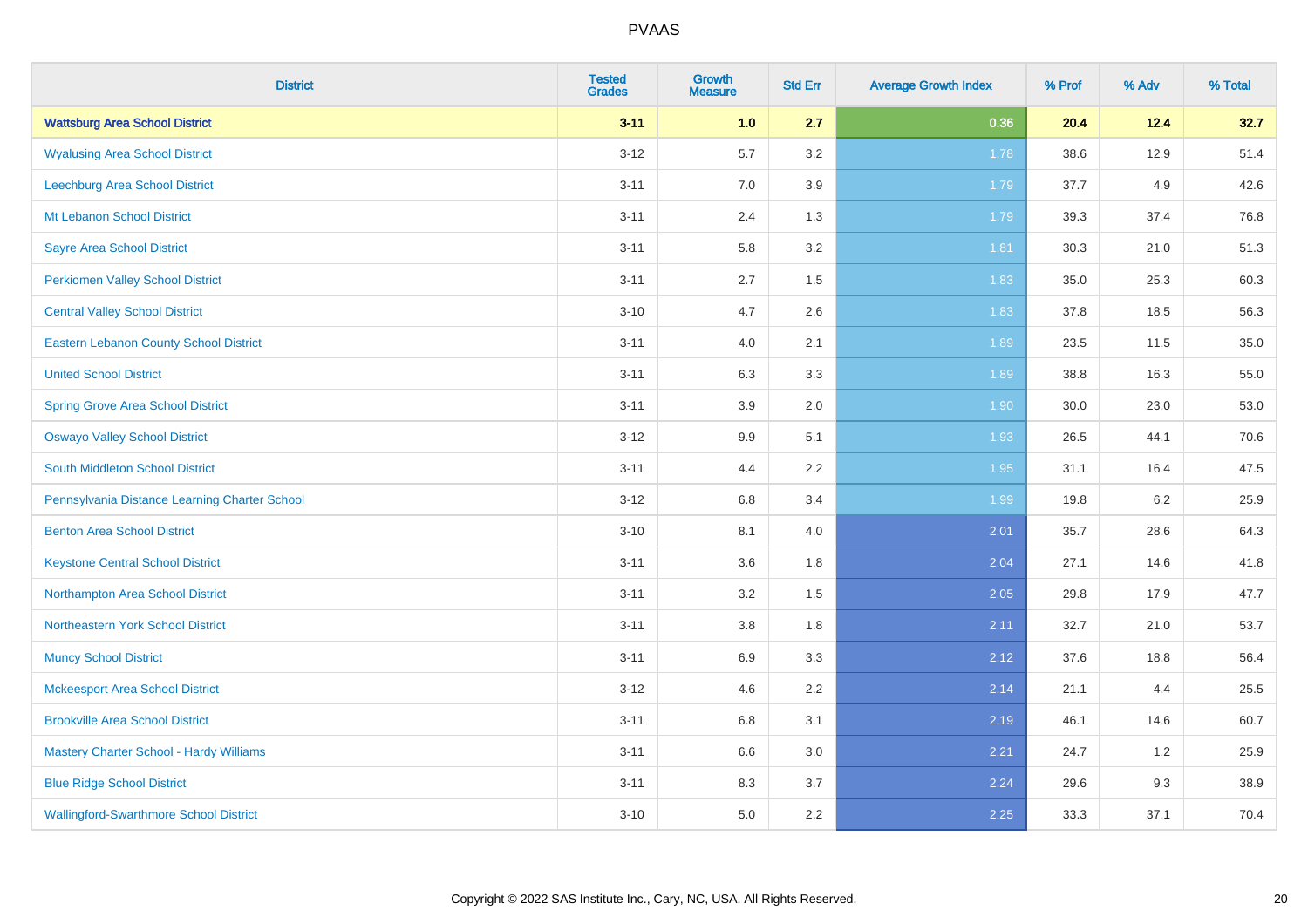| <b>District</b>                                    | <b>Tested</b><br><b>Grades</b> | <b>Growth</b><br><b>Measure</b> | <b>Std Err</b> | <b>Average Growth Index</b> | % Prof | % Adv | % Total |
|----------------------------------------------------|--------------------------------|---------------------------------|----------------|-----------------------------|--------|-------|---------|
| <b>Wattsburg Area School District</b>              | $3 - 11$                       | 1.0                             | 2.7            | 0.36                        | 20.4   | 12.4  | 32.7    |
| <b>Glendale School District</b>                    | $3 - 10$                       | 7.9                             | 3.5            | 2.25                        | 42.6   | 9.3   | 51.8    |
| East Pennsboro Area School District                | $3 - 11$                       | 4.8                             | 2.1            | 2.26                        | 36.8   | 16.9  | 53.7    |
| <b>Brandywine Heights Area School District</b>     | $3 - 11$                       | 5.8                             | 2.6            | 2.27                        | 27.7   | 28.6  | 56.2    |
| Huntingdon Area School District                    | $3 - 11$                       | 5.8                             | 2.6            | 2.28                        | 27.8   | 17.4  | 45.2    |
| <b>Red Lion Area School District</b>               | $3 - 11$                       | 4.5                             | 1.9            | 2.31                        | 32.3   | 21.5  | 53.8    |
| <b>Bentworth School District</b>                   | $3 - 11$                       | 7.0                             | 3.0            | 2.36                        | 26.6   | 17.0  | 43.6    |
| Northern Lehigh School District                    | $3 - 12$                       | 6.1                             | 2.5            | 2.42                        | 21.4   | 18.0  | 39.3    |
| <b>Homer-Center School District</b>                | $3 - 11$                       | 8.8                             | 3.5            | 2.53                        | 38.0   | 17.7  | 55.8    |
| Northern Tioga School District                     | $3-12$                         | 6.8                             | 2.6            | 2.64                        | 25.0   | 16.9  | 41.9    |
| <b>Palisades School District</b>                   | $3 - 11$                       | 7.7                             | 2.9            | 2.66                        | 27.8   | 20.3  | 48.1    |
| <b>Commonwealth Charter Academy Charter School</b> | $3 - 10$                       | 4.2                             | 1.6            | 2.68                        | 27.0   | 15.6  | 42.5    |
| <b>Bedford Area School District</b>                | $3 - 11$                       | $6.4\,$                         | 2.4            | 2.68                        | 31.0   | 20.6  | 51.6    |
| Saint Marys Area School District                   | $3 - 11$                       | 6.0                             | 2.2            | 2.69                        | 35.4   | 18.3  | 53.7    |
| <b>Crawford Central School District</b>            | $3 - 11$                       | 5.7                             | 2.1            | 2.71                        | 26.4   | 15.8  | 42.1    |
| <b>Tamaqua Area School District</b>                | $3 - 12$                       | 6.5                             | 2.4            | 2.72                        | 34.3   | 17.5  | 51.8    |
| <b>Donegal School District</b>                     | $3 - 12$                       | 5.9                             | 2.2            | 2.72                        | 34.1   | 23.1  | 57.2    |
| <b>Great Valley School District</b>                | $3 - 11$                       | 5.4                             | 2.0            | 2.77                        | 33.8   | 33.5  | 67.3    |
| <b>South Butler County School District</b>         | $3 - 10$                       | 6.3                             | 2.2            | 2.80                        | 37.8   | 19.2  | 57.0    |
| <b>Canton Area School District</b>                 | $3 - 11$                       | 8.4                             | 2.9            | 2.92                        | 13.8   | 23.0  | 36.8    |
| <b>Bald Eagle Area School District</b>             | $3 - 11$                       | 7.6                             | 2.5            | 3.00                        | 31.6   | 15.6  | 47.3    |
| <b>Line Mountain School District</b>               | $3 - 11$                       | 11.7                            | 3.9            | 3.01                        | 40.4   | 42.3  | 82.7    |
| <b>Lower Dauphin School District</b>               | $3 - 11$                       | 5.3                             | 1.8            | 3.03                        | 30.6   | 26.8  | 57.5    |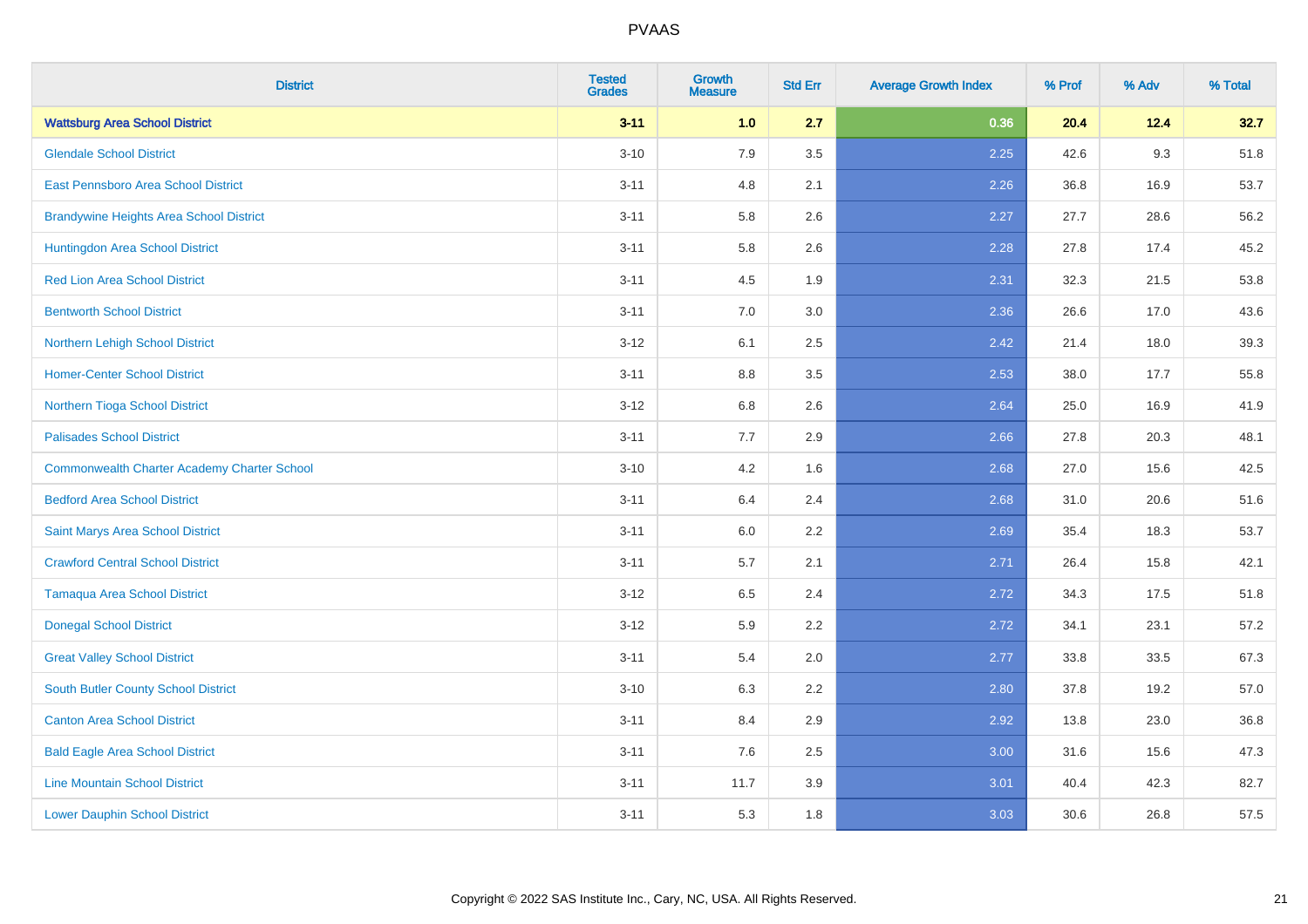| <b>District</b>                                 | <b>Tested</b><br><b>Grades</b> | <b>Growth</b><br><b>Measure</b> | <b>Std Err</b> | <b>Average Growth Index</b> | % Prof | % Adv | % Total |
|-------------------------------------------------|--------------------------------|---------------------------------|----------------|-----------------------------|--------|-------|---------|
| <b>Wattsburg Area School District</b>           | $3 - 11$                       | 1.0                             | 2.7            | 0.36                        | 20.4   | 12.4  | 32.7    |
| Allegheny-Clarion Valley School District        | $3 - 10$                       | 12.3                            | 4.1            | 3.03                        | 33.3   | 19.0  | 52.4    |
| <b>Upper Perkiomen School District</b>          | $3 - 11$                       | 5.7                             | 1.9            | 3.04                        | 25.4   | 19.9  | 45.4    |
| <b>Kane Area School District</b>                | $3 - 10$                       | 8.8                             | 2.9            | 3.07                        | 31.4   | 19.8  | 51.2    |
| Capital Area School for the Arts Charter School | $9 - 11$                       | 14.2                            | 4.5            | 3.13                        | 27.5   | 30.0  | 57.5    |
| <b>Greenwood School District</b>                | $3 - 11$                       | 11.3                            | 3.6            | 3.14                        | 31.2   | 32.8  | 63.9    |
| 21st Century Cyber Charter School               | $6 - 12$                       | 6.6                             | 2.1            | 3.16                        | 29.0   | 21.8  | 50.8    |
| <b>Avon Grove Charter School</b>                | $3 - 11$                       | $9.8\,$                         | 3.1            | 3.18                        | 32.4   | 26.0  | 58.4    |
| <b>Apollo-Ridge School District</b>             | $3 - 12$                       | 9.5                             | 3.0            | 3.23                        | 34.0   | 9.4   | 43.4    |
| <b>Penncrest School District</b>                | $3 - 11$                       | 6.0                             | 1.9            | 3.24                        | 31.1   | 16.9  | 48.0    |
| Upper Dauphin Area School District              | $3 - 11$                       | 16.5                            | 5.1            | 3.26                        | 37.5   | 26.8  | 64.3    |
| <b>Steel Valley School District</b>             | $3 - 11$                       | 11.1                            | 3.3            | 3.33                        | 34.8   | 10.1  | 44.9    |
| South Fayette Township School District          | $3 - 11$                       | 6.0                             | 1.8            | 3.33                        | 32.2   | 38.3  | 70.5    |
| <b>Bellefonte Area School District</b>          | $3 - 11$                       | 6.7                             | 2.0            | 3.34                        | 28.8   | 21.5  | 50.2    |
| <b>Conrad Weiser Area School District</b>       | $3 - 11$                       | 7.1                             | 2.1            | 3.34                        | 28.2   | 14.4  | 42.6    |
| <b>Kutztown Area School District</b>            | $3-12$                         | 9.3                             | 2.8            | 3.34                        | 38.5   | 14.6  | 53.2    |
| Wilmington Area School District                 | $3 - 11$                       | 11.1                            | 3.3            | 3.37                        | 29.8   | 26.2  | 56.0    |
| <b>Fairview School District</b>                 | $3 - 11$                       | 8.3                             | 2.4            | 3.43                        | 41.9   | 34.9  | 76.7    |
| <b>Mars Area School District</b>                | $3 - 10$                       | 6.6                             | 1.9            | 3.45                        | 36.7   | 32.4  | 69.1    |
| <b>North Pocono School District</b>             | $3 - 11$                       | 13.1                            | 3.7            | 3.54                        | 31.4   | 33.3  | 64.7    |
| <b>York Suburban School District</b>            | $3 - 11$                       | 7.4                             | 2.1            | 3.55                        | 24.9   | 31.2  | 56.1    |
| Oil City Area School District                   | $3 - 11$                       | $8.6\,$                         | 2.4            | 3.56                        | 29.1   | 13.1  | 42.2    |
| <b>Tredyffrin-Easttown School District</b>      | $3 - 10$                       | 8.7                             | 2.4            | 3.57                        | 35.2   | 35.8  | 71.0    |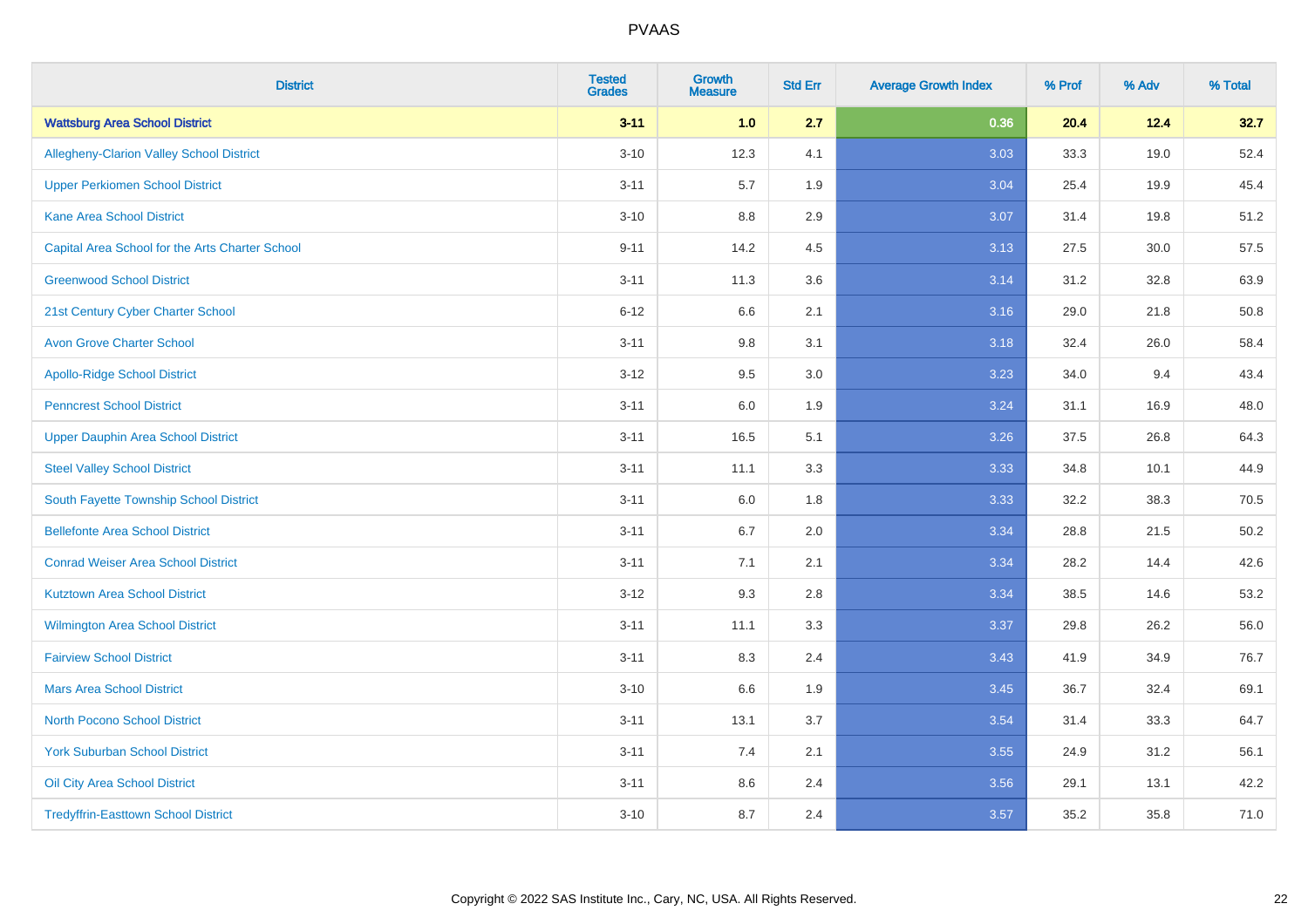| <b>District</b>                           | <b>Tested</b><br><b>Grades</b> | <b>Growth</b><br><b>Measure</b> | <b>Std Err</b> | <b>Average Growth Index</b> | % Prof | % Adv   | % Total |
|-------------------------------------------|--------------------------------|---------------------------------|----------------|-----------------------------|--------|---------|---------|
| <b>Wattsburg Area School District</b>     | $3 - 11$                       | 1.0                             | 2.7            | 0.36                        | 20.4   | 12.4    | 32.7    |
| <b>William Penn School District</b>       | $3 - 12$                       | 7.0                             | 1.9            | 3.61                        | 14.0   | $7.2\,$ | 21.3    |
| <b>Reading School District</b>            | $3 - 11$                       | 4.3                             | 1.2            | 3.71                        | 16.8   | $6.0\,$ | 22.8    |
| <b>Spring Cove School District</b>        | $3 - 11$                       | 9.1                             | 2.4            | 3.77                        | 31.8   | 25.4    | 57.1    |
| <b>Dover Area School District</b>         | $3 - 12$                       | 7.1                             | 1.9            | 3.78                        | 33.0   | 18.7    | 51.7    |
| <b>Hampton Township School District</b>   | $3 - 11$                       | 7.4                             | 2.0            | 3.79                        | 37.9   | 39.2    | 77.0    |
| <b>Juniata County School District</b>     | $3-12$                         | 7.7                             | 2.0            | 3.81                        | 22.9   | 18.9    | 41.8    |
| <b>Hazleton Area School District</b>      | $3 - 11$                       | 6.0                             | 1.6            | 3.85                        | 20.5   | 9.0     | 29.5    |
| <b>Warrior Run School District</b>        | $3 - 11$                       | 10.5                            | 2.7            | 3.86                        | 34.1   | 16.8    | 50.9    |
| <b>Dallas School District</b>             | $3 - 11$                       | 8.1                             | 2.1            | 3.87                        | 32.4   | 22.4    | 54.8    |
| <b>Phoenixville Area School District</b>  | $3 - 11$                       | 7.3                             | 1.8            | 3.96                        | 32.3   | 27.6    | 59.8    |
| Abington Heights School District          | $3 - 11$                       | 6.7                             | 1.7            | 4.00                        | 33.8   | 31.7    | 65.5    |
| <b>Radnor Township School District</b>    | $3 - 12$                       | $7.5\,$                         | 1.9            | 4.03                        | 33.0   | 38.3    | 71.3    |
| Downingtown Area School District          | $3 - 11$                       | 4.4                             | 1.1            | 4.06                        | 30.1   | 32.0    | 62.2    |
| <b>Ephrata Area School District</b>       | $3 - 11$                       | 6.8                             | 1.7            | 4.08                        | 31.6   | 17.1    | 48.8    |
| <b>Valley View School District</b>        | $3 - 11$                       | 9.3                             | 2.2            | 4.18                        | 26.6   | 23.1    | 49.7    |
| <b>Elizabethtown Area School District</b> | $3-12$                         | 7.1                             | 1.7            | 4.19                        | 36.4   | 27.6    | 64.0    |
| <b>Laurel School District</b>             | $3 - 11$                       | 13.0                            | 3.1            | 4.19                        | 30.3   | 15.7    | 46.1    |
| Pennsylvania Leadership Charter School    | $3 - 11$                       | 8.0                             | 1.9            | 4.22                        | 33.1   | 27.8    | 60.9    |
| <b>Wallenpaupack Area School District</b> | $3 - 11$                       | 8.8                             | 2.1            | 4.28                        | 28.5   | 18.9    | 47.4    |
| Maritime Academy Charter School           | $3 - 10$                       | 13.2                            | 3.1            | 4.29                        | 24.0   | 1.3     | 25.3    |
| <b>Coudersport Area School District</b>   | $3 - 11$                       | 14.8                            | 3.4            | 4.33                        | 34.7   | 28.0    | 62.7    |
| <b>West Allegheny School District</b>     | $3-12$                         | 8.6                             | 2.0            | 4.34                        | 37.3   | 27.2    | 64.5    |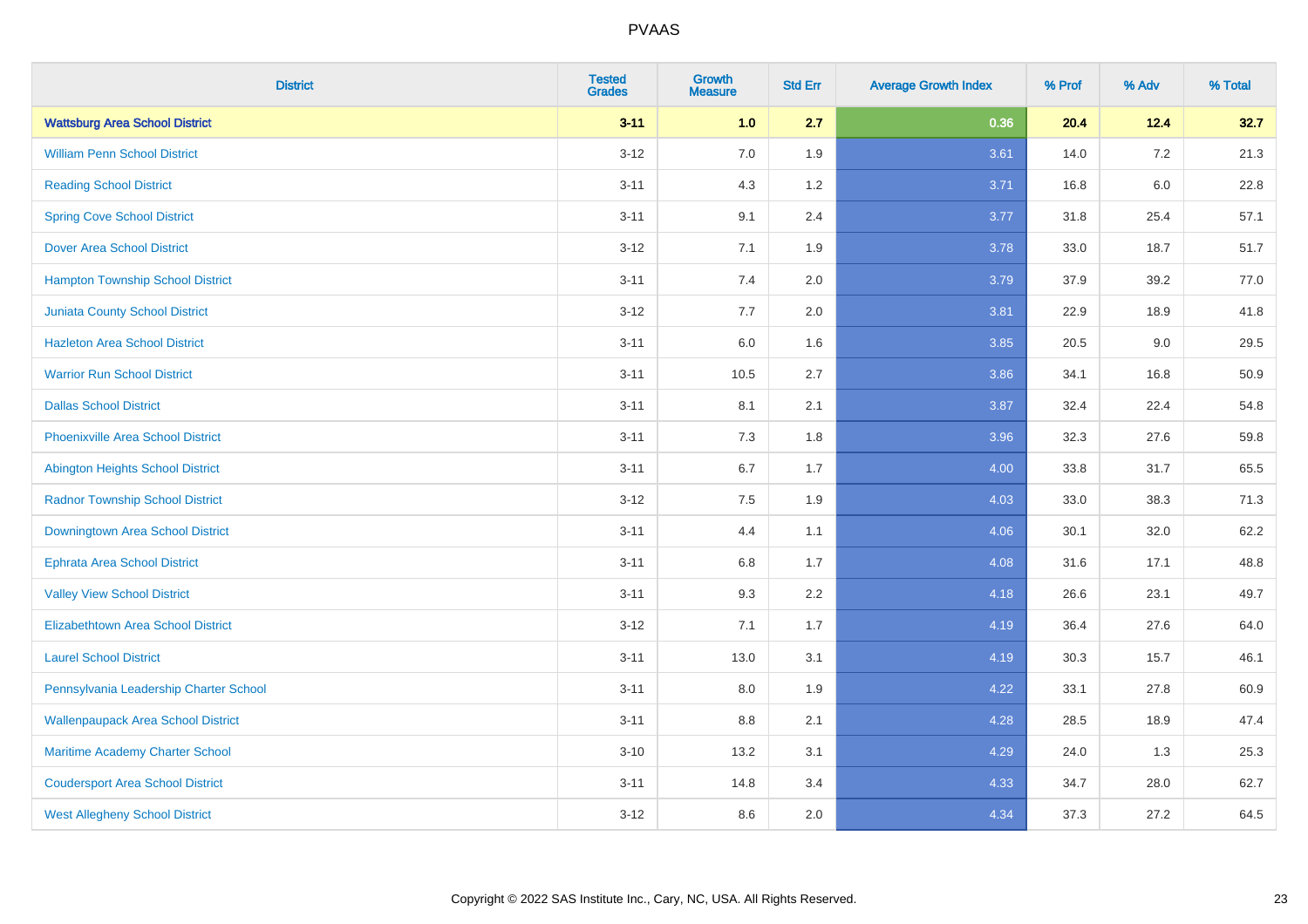| <b>District</b>                                | <b>Tested</b><br><b>Grades</b> | <b>Growth</b><br><b>Measure</b> | <b>Std Err</b> | <b>Average Growth Index</b> | % Prof | % Adv | % Total |
|------------------------------------------------|--------------------------------|---------------------------------|----------------|-----------------------------|--------|-------|---------|
| <b>Wattsburg Area School District</b>          | $3 - 11$                       | 1.0                             | 2.7            | 0.36                        | 20.4   | 12.4  | 32.7    |
| <b>Lower Moreland Township School District</b> | $3 - 11$                       | 8.7                             | 2.0            | 4.35                        | 38.2   | 33.2  | 71.4    |
| <b>Pennsbury School District</b>               | $3 - 11$                       | 5.6                             | 1.3            | 4.38                        | 37.7   | 27.7  | 65.4    |
| <b>Montrose Area School District</b>           | $3 - 10$                       | 12.3                            | 2.8            | 4.41                        | 37.8   | 28.9  | 66.7    |
| <b>Conewago Valley School District</b>         | $3 - 12$                       | 7.6                             | 1.7            | 4.46                        | 41.3   | 19.4  | 60.6    |
| Northern York County School District           | $3 - 11$                       | 8.4                             | 1.8            | 4.63                        | 24.3   | 23.1  | 47.4    |
| <b>Stroudsburg Area School District</b>        | $3 - 11$                       | 7.5                             | 1.6            | 4.70                        | 30.4   | 18.3  | 48.7    |
| <b>West Perry School District</b>              | $3 - 11$                       | 11.0                            | 2.3            | 4.76                        | 26.9   | 20.5  | 47.4    |
| <b>Lakeland School District</b>                | $3 - 11$                       | 13.3                            | 2.8            | 4.80                        | 22.2   | 21.2  | 43.4    |
| <b>Penn Manor School District</b>              | $3 - 11$                       | 7.1                             | 1.5            | 4.82                        | 26.7   | 20.5  | 47.2    |
| <b>Iroquois School District</b>                | $3 - 11$                       | 13.6                            | 2.8            | 4.83                        | 33.3   | 16.0  | 49.4    |
| <b>Lehighton Area School District</b>          | $3 - 11$                       | 11.4                            | 2.4            | 4.84                        | 30.5   | 24.9  | 55.3    |
| <b>Belle Vernon Area School District</b>       | $3 - 11$                       | 11.1                            | 2.3            | 4.88                        | 31.6   | 25.4  | 57.1    |
| <b>Quaker Valley School District</b>           | $3 - 11$                       | 12.2                            | 2.5            | 4.90                        | 39.5   | 26.4  | 65.9    |
| <b>Easton Area School District</b>             | $3 - 12$                       | 6.3                             | 1.3            | 4.91                        | 24.1   | 13.0  | 37.1    |
| <b>Berlin Brothersvalley School District</b>   | $3 - 11$                       | 19.6                            | 4.0            | 4.93                        | 28.3   | 41.3  | 69.6    |
| <b>Pennridge School District</b>               | $3 - 10$                       | 7.4                             | 1.5            | 5.10                        | 32.0   | 27.6  | 59.6    |
| Pen Argyl Area School District                 | $3 - 12$                       | 12.8                            | 2.5            | 5.10                        | 28.5   | 23.8  | 52.3    |
| <b>Fleetwood Area School District</b>          | $3 - 10$                       | 10.4                            | 2.0            | 5.19                        | 31.7   | 25.8  | 57.5    |
| <b>West Branch Area School District</b>        | $3 - 11$                       | 17.0                            | 3.3            | 5.20                        | 47.1   | 19.1  | 66.2    |
| <b>Cornwall-Lebanon School District</b>        | $3 - 11$                       | 8.2                             | 1.6            | 5.24                        | 28.0   | 20.5  | 48.6    |
| <b>Avon Grove School District</b>              | $3 - 10$                       | 7.6                             | 1.4            | 5.29                        | 33.7   | 33.2  | 67.0    |
| Penns Valley Area School District              | $3 - 12$                       | 14.1                            | 2.6            | 5.33                        | 29.6   | 23.3  | 52.9    |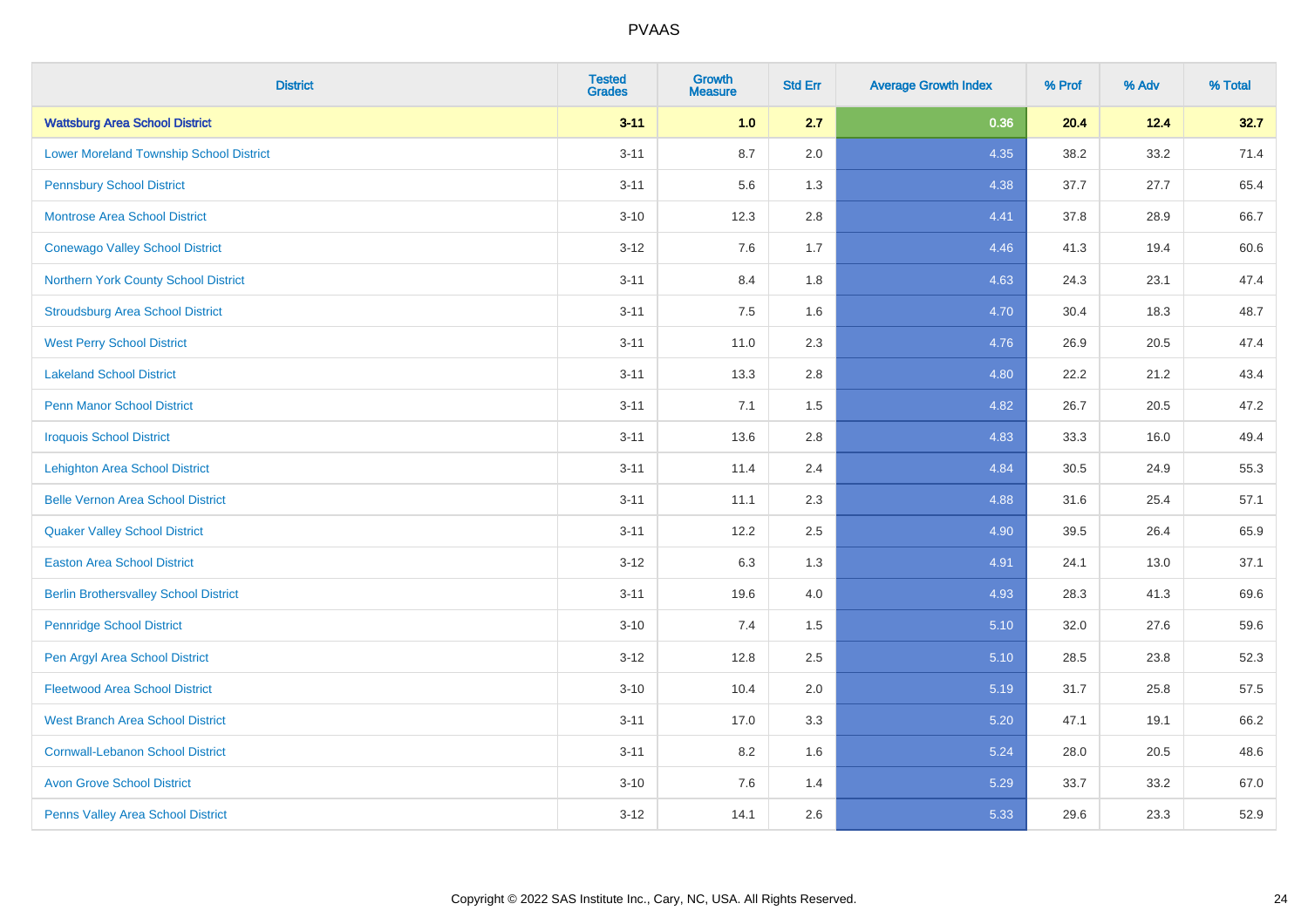| <b>District</b>                           | <b>Tested</b><br><b>Grades</b> | Growth<br><b>Measure</b> | <b>Std Err</b> | <b>Average Growth Index</b> | % Prof | % Adv | % Total |
|-------------------------------------------|--------------------------------|--------------------------|----------------|-----------------------------|--------|-------|---------|
| <b>Wattsburg Area School District</b>     | $3 - 11$                       | 1.0                      | 2.7            | 0.36                        | 20.4   | 12.4  | 32.7    |
| Lake-Lehman School District               | $3 - 11$                       | 14.9                     | 2.8            | 5.34                        | 25.8   | 22.5  | 48.3    |
| <b>Pine-Richland School District</b>      | $3 - 11$                       | 9.3                      | 1.7            | 5.56                        | 42.3   | 35.8  | 78.1    |
| <b>Hermitage School District</b>          | $3 - 12$                       | 14.0                     | 2.5            | 5.59                        | 34.0   | 27.0  | 61.0    |
| Lampeter-Strasburg School District        | $3-12$                         | 11.0                     | 1.9            | 5.69                        | 35.4   | 32.3  | 67.7    |
| <b>Pequea Valley School District</b>      | $3 - 11$                       | 18.0                     | 3.1            | 5.74                        | 29.2   | 37.5  | 66.7    |
| <b>Harbor Creek School District</b>       | $3 - 11$                       | 13.4                     | 2.3            | 5.80                        | 34.5   | 40.7  | 75.2    |
| <b>Blue Mountain School District</b>      | $3 - 10$                       | 12.2                     | 2.1            | 5.81                        | 30.7   | 26.1  | 56.8    |
| <b>Punxsutawney Area School District</b>  | $3 - 11$                       | 15.8                     | 2.7            | 5.83                        | 18.6   | 29.0  | 47.6    |
| <b>Indiana Area School District</b>       | $3 - 11$                       | 12.0                     | 2.0            | 5.98                        | 30.0   | 30.4  | 60.3    |
| <b>Agora Cyber Charter School</b>         | $3 - 11$                       | 14.6                     | 2.4            | 6.03                        | 24.7   | 19.5  | 44.2    |
| <b>Franklin Regional School District</b>  | $3 - 11$                       | 11.3                     | 1.8            | 6.13                        | 30.0   | 35.0  | 65.0    |
| <b>Tuscarora School District</b>          | $3 - 11$                       | 13.4                     | 2.2            | 6.20                        | 37.1   | 26.3  | 63.4    |
| <b>Armstrong School District</b>          | $3 - 11$                       | 9.8                      | 1.6            | 6.22                        | 32.8   | 24.6  | 57.4    |
| <b>Cocalico School District</b>           | $3 - 11$                       | 12.3                     | 1.9            | 6.48                        | 28.2   | 32.3  | 60.5    |
| <b>Manheim Central School District</b>    | $3 - 11$                       | 12.8                     | 2.0            | 6.52                        | 27.8   | 35.4  | 63.2    |
| <b>Neshaminy School District</b>          | $3 - 11$                       | 8.6                      | 1.3            | 6.56                        | 31.3   | 23.9  | 55.2    |
| <b>Millcreek Township School District</b> | $3 - 11$                       | 9.1                      | 1.4            | 6.61                        | 34.5   | 30.1  | 64.6    |
| <b>Methacton School District</b>          | $3 - 11$                       | 11.0                     | 1.6            | 6.94                        | 36.0   | 33.6  | 69.6    |
| <b>Camp Hill School District</b>          | $3 - 12$                       | 20.7                     | 2.9            | 7.00                        | 32.3   | 41.4  | 73.7    |
| <b>Whitehall-Coplay School District</b>   | $3 - 11$                       | 11.8                     | 1.7            | 7.06                        | 32.3   | 21.7  | 54.0    |
| <b>Upper Merion Area School District</b>  | $3 - 11$                       | 14.0                     | 2.0            | 7.15                        | 34.4   | 32.6  | 67.0    |
| <b>Danville Area School District</b>      | $3 - 11$                       | 18.4                     | 2.6            | 7.19                        | 32.0   | 46.1  | 78.1    |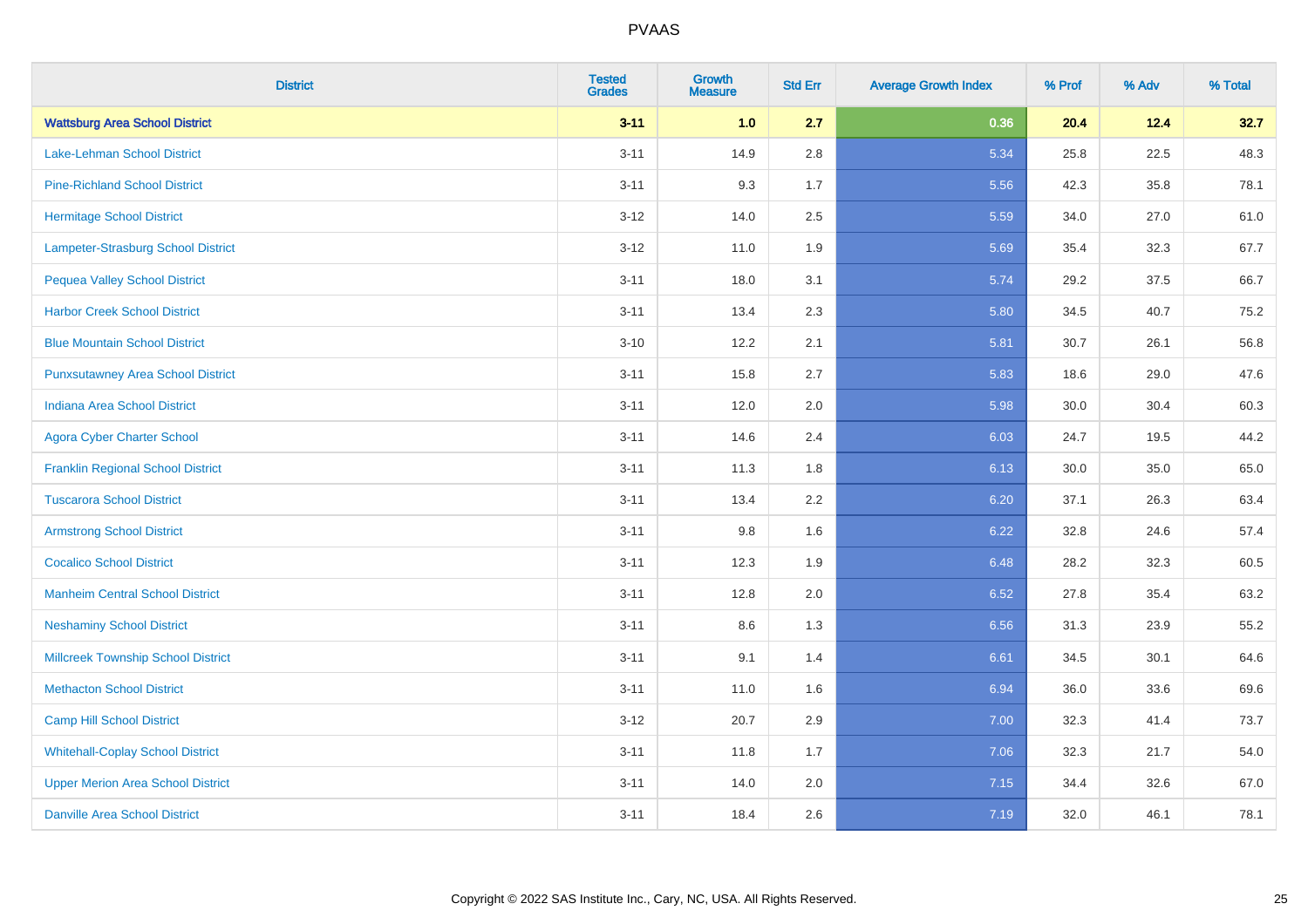| <b>District</b>                               | <b>Tested</b><br><b>Grades</b> | <b>Growth</b><br><b>Measure</b> | <b>Std Err</b> | <b>Average Growth Index</b> | % Prof | % Adv | % Total |
|-----------------------------------------------|--------------------------------|---------------------------------|----------------|-----------------------------|--------|-------|---------|
| <b>Wattsburg Area School District</b>         | $3 - 11$                       | 1.0                             | 2.7            | 0.36                        | 20.4   | 12.4  | 32.7    |
| <b>Mountain View School District</b>          | $3 - 11$                       | 24.2                            | 3.4            | 7.20                        | 45.8   | 37.3  | 83.0    |
| <b>Manheim Township School District</b>       | $3 - 12$                       | 10.9                            | 1.5            | 7.51                        | 30.9   | 31.0  | 61.9    |
| <b>East Penn School District</b>              | $3 - 11$                       | 8.9                             | 1.2            | 7.61                        | 32.8   | 26.4  | 59.2    |
| <b>Mifflin County School District</b>         | $3 - 11$                       | 12.3                            | 1.6            | 7.69                        | 35.1   | 15.1  | 50.3    |
| <b>Upper Saint Clair School District</b>      | $3 - 11$                       | 13.8                            | 1.8            | 7.86                        | 32.2   | 44.5  | 76.7    |
| <b>Peters Township School District</b>        | $3 - 11$                       | 14.1                            | 1.7            | 8.16                        | 35.2   | 41.6  | 76.8    |
| <b>Collegium Charter School</b>               | $3 - 10$                       | 21.2                            | 2.6            | 8.18                        | 25.4   | 16.4  | 41.8    |
| <b>Upper Darby School District</b>            | $3 - 12$                       | 11.2                            | 1.4            | 8.28                        | 23.8   | 11.8  | 35.6    |
| <b>Saucon Valley School District</b>          | $3 - 11$                       | 18.9                            | 2.2            | 8.48                        | 26.0   | 39.6  | 65.6    |
| <b>Southern York County School District</b>   | $3 - 11$                       | 15.5                            | 1.8            | 8.48                        | 37.6   | 29.2  | 66.8    |
| <b>Central York School District</b>           | $3 - 12$                       | 12.9                            | 1.5            | 8.64                        | 31.4   | 24.1  | 55.5    |
| <b>Marple Newtown School District</b>         | $3 - 11$                       | 20.6                            | 2.3            | 8.95                        | 31.1   | 42.7  | 73.8    |
| Palmyra Area School District                  | $3 - 11$                       | 16.2                            | 1.8            | 9.02                        | 38.8   | 34.0  | 72.8    |
| <b>Unionville-Chadds Ford School District</b> | $3 - 11$                       | 15.8                            | 1.7            | 9.12                        | 31.2   | 48.0  | 79.2    |
| <b>Wayne Highlands School District</b>        | $3 - 11$                       | 22.5                            | 2.5            | 9.16                        | 33.8   | 40.4  | 74.2    |
| Fox Chapel Area School District               | $3 - 11$                       | 17.6                            | 1.9            | 9.47                        | 22.9   | 52.0  | 74.9    |
| <b>Delaware Valley School District</b>        | $3 - 11$                       | 15.7                            | 1.6            | 9.62                        | 36.7   | 32.1  | 68.8    |
| <b>New Hope-Solebury School District</b>      | $3 - 11$                       | 28.8                            | 2.9            | 9.77                        | 31.6   | 50.0  | 81.6    |
| <b>Loyalsock Township School District</b>     | $3-12$                         | 26.7                            | 2.7            | 9.92                        | 36.8   | 35.1  | 71.9    |
| <b>Derry Township School District</b>         | $3 - 10$                       | 20.1                            | 2.0            | 10.20                       | 32.8   | 46.9  | 79.7    |
| <b>Hempfield School District</b>              | $3 - 11$                       | 13.4                            | 1.3            | 10.53                       | 29.9   | 36.8  | 66.7    |
| <b>Warwick School District</b>                | $3 - 11$                       | 21.7                            | 1.8            | 11.76                       | 27.7   | 36.3  | 64.0    |